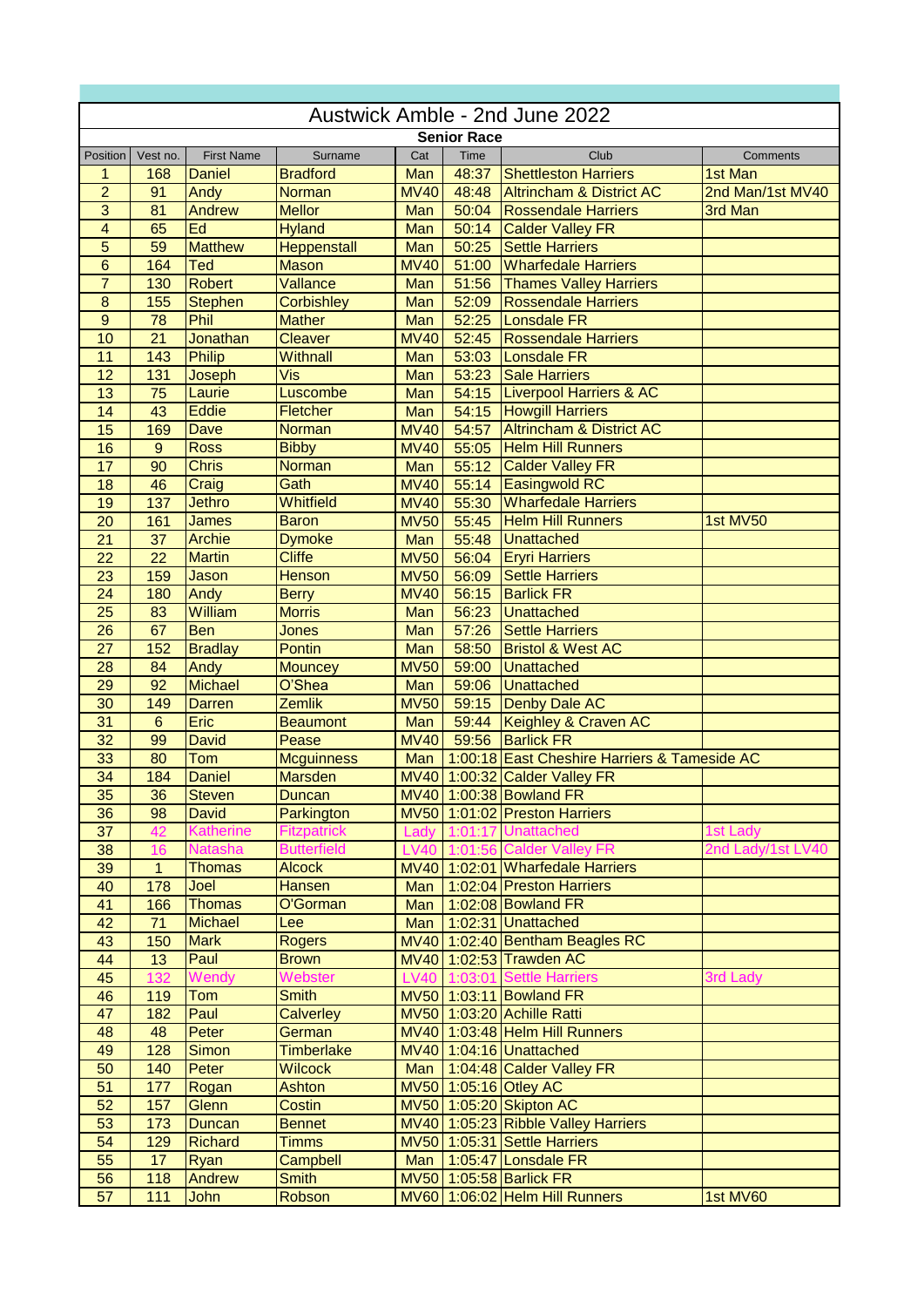| 58              | 158                     | <b>Chris</b>     | <b>Whiteoak</b>    | Man         |         | 1:06:13 Unattached                                     |                 |
|-----------------|-------------------------|------------------|--------------------|-------------|---------|--------------------------------------------------------|-----------------|
| 59              | 95                      | John 'Ozzie'     | Osborne            |             |         | MV50 1:06:21 Settle Harriers                           |                 |
| 60              | 138                     | Christopher      | Whitfield          |             |         | MV40 1:06:31 Wharfedale Harriers                       |                 |
| 61              | 60                      | <b>Richard</b>   | <b>Hinds</b>       |             |         | MV40 1:06:37 Settle Harriers                           |                 |
| 62              | 114                     | Jason            | <b>Schofield</b>   |             |         | MV50 1:06:47 Wharfedale Harriers                       |                 |
| 63              | 153                     | Andrew           | <b>Braithwaite</b> |             |         | MV40 1:06:55 Unattached                                |                 |
| 64              | 87                      | <b>Claire</b>    | <b>Nance</b>       | Lady        |         | 1:06:59 Lonsdale FR                                    |                 |
| 65              | 24                      | Peter            | <b>Coates</b>      |             |         | MV40 1:07:33 Clayton-le-Moors Harriers                 |                 |
| 66              | 26                      | James            | Cooke              |             |         | MV40 1:07:43 Calder Valley FR                          |                 |
| 67              | 23                      | <b>Eddie</b>     | <b>Close</b>       |             |         | MV50 1:08:10 Howgill Harriers                          |                 |
| 68              | 74                      | <b>Mark</b>      | Jordan             |             |         | MV60 1:08:26 Harrogate Harriers & AC                   |                 |
| 69              | $\frac{117}{117}$       | <b>Nicholas</b>  | <b>Sheard</b>      |             |         | MV50 1:08:30 Eynsham RR                                |                 |
| $\overline{70}$ | 100                     | Craig            | <b>Perkins</b>     |             |         | MV50 1:08:38 Bentham Beagles RC                        |                 |
| $\overline{71}$ | 19                      | <b>Stella</b>    | Chrisanthou        |             |         | LV40 1:09:00 Calder Valley FR                          |                 |
| $\overline{72}$ | 86                      | <b>Steve</b>     |                    |             |         | MV40 1:09:14 Wesham RR & AC                            |                 |
| $\overline{73}$ |                         |                  | Myerscough         |             |         |                                                        |                 |
|                 | 101                     | lain             | Povey              |             |         | MV60 1:09:35 Bentham Beagles RC<br>1:09:39 Lonsdale FR |                 |
| $\overline{74}$ | 79                      | <b>Sarah</b>     | <b>McCartney</b>   | <b>LV40</b> |         |                                                        |                 |
| 75              | 110                     | <b>Marie</b>     | Robson             | <b>LV50</b> |         | 1:09:47 Helm Hill Runners                              | <b>1st LV50</b> |
| 76              | 165                     | Lucy             | <b>Mallinson</b>   | <b>LV40</b> |         | 1:10:15 Wharfedale Harriers                            |                 |
| 77              | 39                      | John             | Eddington          |             |         | MV50 1:10:21 Settle Harriers                           |                 |
| 78              | 61                      | Layla            | <b>Hirst</b>       | Lady        |         | 1:10:56 Calder Valley FR                               |                 |
| 79              | 171                     | <b>Nick</b>      | Oddy               |             |         | MV40 1:11:01 Wharfedale Harriers                       |                 |
| 80              | 122                     | <b>Brian</b>     | <b>Stallwood</b>   |             |         | MV60 1:11:03 Settle Harriers                           |                 |
| 81              | 88                      | Craig            | <b>Neville</b>     |             |         | MV50 1:11:07 Unattached                                |                 |
| 82              | 125                     | <b>Toby</b>      | <b>Sydes</b>       |             |         | MV50 1:11:30 Calder Valley FR                          |                 |
| 83              | 112                     | <b>Christian</b> | San Jose           |             |         | MV40 1:11:30 Unattached                                |                 |
| 84              | 179                     | <b>Richard</b>   | Groome             |             |         | MV50 1:11:31 Unattached                                |                 |
| 85              | 154                     | Helen            | <b>Makinson</b>    | Lady        |         | 1:11:37 Unattached                                     |                 |
| 86              | 54                      | <b>Brian</b>     | <b>Hainsworth</b>  |             |         | MV40 1:11:39 Nidd Valley RR                            |                 |
| 87              | 124                     | <b>Simon</b>     | <b>Stickland</b>   |             |         | MV50 1:11:44 Unattached                                |                 |
| 88              | 176                     | Sophie           | <b>Railston</b>    | Lady        | 1:12:01 | <b>Albarosa CC</b>                                     |                 |
| 89              | 8                       | <b>Mark</b>      | <b>Benson</b>      |             |         | MV50 1:12:56 Unattached                                |                 |
| 90              | 66                      | Peter            | <b>Jackson</b>     |             |         | MV60 1:13:10 Barlick FR                                |                 |
| 91              | 116                     | Jon              | <b>Sharples</b>    |             |         | MV60 1:13:16 Clayton-le-Moors Harriers                 |                 |
| 92              | 94                      | John             | Orrell             | <b>MV50</b> |         | 1:13:17 Fell Runners Association                       |                 |
| 93              | 64                      | <b>Debbie</b>    | Hope               | <b>LV50</b> | 1:13:49 | <b>Settle Harriers</b>                                 |                 |
| 94              | 31                      | <b>Hester</b>    | Cox                | <b>LV50</b> | 1:14:01 | <b>Settle Harriers</b>                                 |                 |
| 95              | 55                      | <b>Debbie</b>    | Hall               | <b>LV40</b> |         | 1:14:21 Holmfirth Harriers AC                          |                 |
| 96              | 47                      | <b>Timothy</b>   | <b>Gatheral</b>    |             |         | MV40 1:14:53 Unattached                                |                 |
| 97              | 33                      | <b>Nichola</b>   | <b>Dugdale</b>     | <b>LV60</b> |         | 1:14:55 Clayton-le-Moors Harriers                      | <b>1st LV60</b> |
| 98              | 163                     | Wisa             | <b>Keskitalo</b>   | Man         |         | 1:15:14 Unattached                                     |                 |
| 99              | 172                     | <b>Tony</b>      | <b>Shepherd</b>    |             |         | MV50 1:15:15 Wharfedale Harriers                       |                 |
| 100             | 15                      | <b>Nick</b>      | <b>Burns</b>       |             |         | MV50 1:15:40 Lonsdale FR                               |                 |
| 101             | 49                      | Caroline         | <b>Glover</b>      | <b>LV60</b> |         | 1:15:43 Wharfedale Harriers                            |                 |
| 102             | 183                     | Chaintal         | <b>Busby</b>       | <b>LV50</b> |         | 1:15:45 Ilkley Harriers                                |                 |
| 103             | 40                      | Pete             | <b>Ellwood</b>     |             |         | MV50 1:16:01 Settle Harriers                           |                 |
| 104             | $\overline{2}$          | Jayne            | <b>Ashe</b>        | Lady        |         | 1:16:08 Unattached                                     |                 |
| 105             | 12                      | <b>Tim</b>       | <b>Brooks</b>      |             |         | MV50 1:16:26 Calder Valley FR                          |                 |
| 106             | 170                     | Peter            | <b>Singleton</b>   |             |         | MV60 1:16:30 Blackpool Wyre & Fylde AC                 |                 |
| 107             | 142                     | Paul             | Wilson             |             |         | MV60 1:16:40 Wharfedale Harriers                       |                 |
| 108             | $\overline{\mathbf{4}}$ | <b>David</b>     | <b>Banks</b>       |             |         | MV60 1:16:42 Unattached                                |                 |
| 109             | $\overline{7}$          | <b>Mike</b>      | <b>Benson</b>      |             |         | MV60 1:16:47 Settle Harriers                           |                 |
| 110             | 57                      | Olivia           | <b>Hawkins</b>     | <b>LV40</b> |         | 1:16:58 Settle Harriers                                |                 |
| 111             | 18                      | <b>Mark</b>      | Charnley           |             |         | MV50 1:17:20 Settle Harriers                           |                 |
| 112             | 41                      | <b>Ben</b>       | <b>Evans</b>       |             |         | MV40 1:17:39 Unattached                                |                 |
| 113             | 76                      | Kevin            | <b>Malone</b>      |             |         | MV40 1:17:41 Unattached                                |                 |
| 114             | 160                     | <b>Tessa</b>     | Hagendoorn         | <b>LV50</b> |         | 1:18:04 Unattached                                     |                 |
| 115             | 120                     | <b>Catherine</b> | <b>Speakman</b>    | <b>LV40</b> | 1:19:20 | <b>Settle Harriers</b>                                 |                 |
| 116             | 121                     | Julia            | <b>Stagg</b>       | <b>LV50</b> | 1:19:39 | <b>Austwick Social</b>                                 |                 |
| 117             | 25                      | <b>Marc</b>      | <b>Collett</b>     |             |         | MV60 1:19:52 Calder Valley FR                          |                 |
| 118             | 34                      | Andrew           | <b>Dugdale</b>     |             |         | MV60 1:20:17 Clayton-le-Moors Harriers                 |                 |
|                 | $\overline{73}$         | Graham           | Lloyd              |             |         | MV60 1:20:53 Calder Valley FR                          |                 |
| 119             |                         |                  |                    |             |         |                                                        |                 |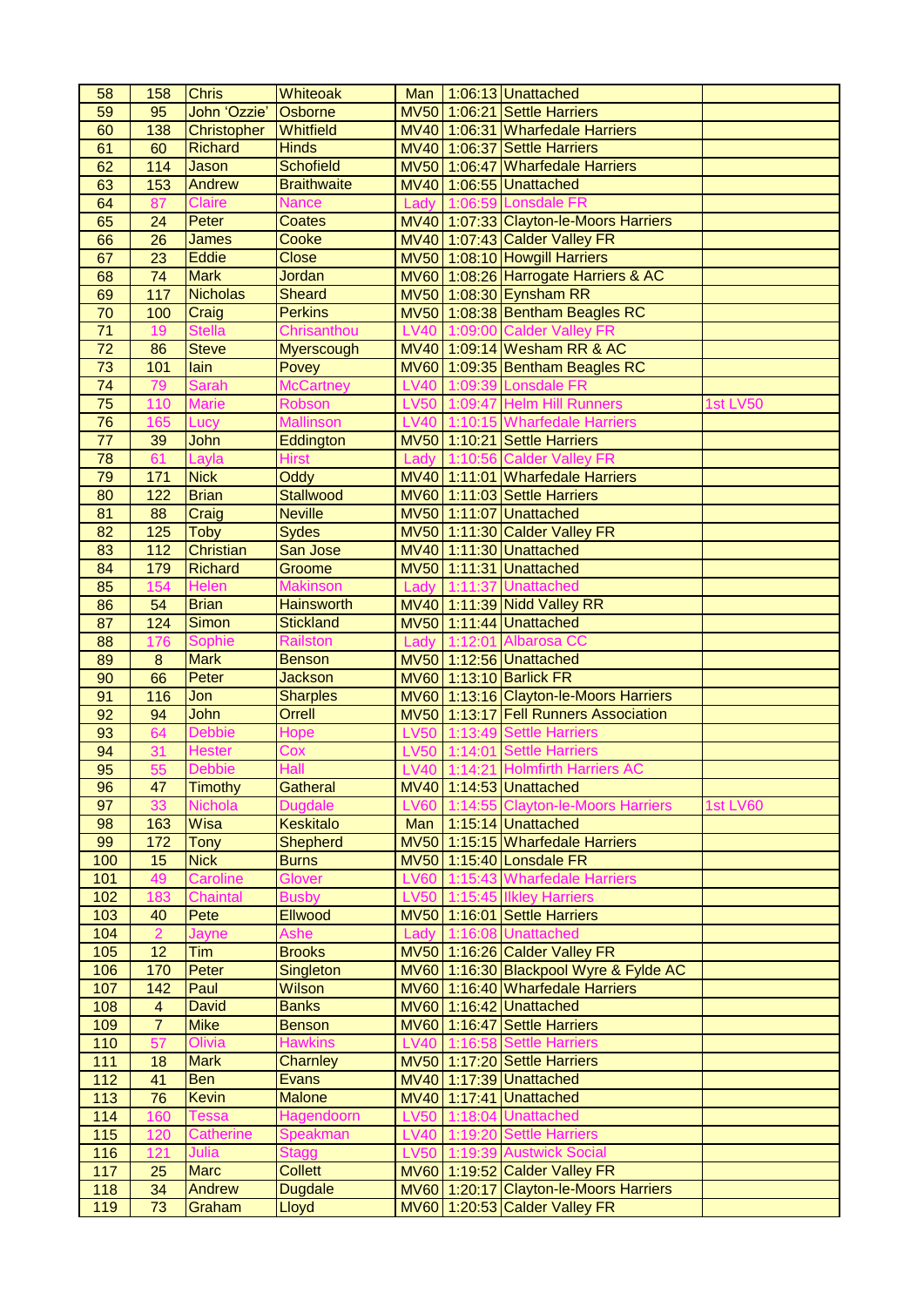| 120                            | 103             | Eleri             | Pritchard           | Lady             |                            | 1:21:09 Settle Harriers                        |                 |
|--------------------------------|-----------------|-------------------|---------------------|------------------|----------------------------|------------------------------------------------|-----------------|
| 121                            | 44              | <b>Stephen</b>    | <b>Forster</b>      |                  |                            | MV50 1:21:19 Wharfedale Harriers               |                 |
| 122                            | 167             | <b>Martin</b>     | O'Gorman            |                  |                            | MV50 1:21:39 Bowland FR                        |                 |
| 123                            | 3               | <b>Philip</b>     | Ashe                |                  |                            | MV60 1:22:03 Unattached                        |                 |
| 124                            | 10              | Peter             | <b>Bolton</b>       |                  |                            | MV60 1:22:09 Red Rose RR                       |                 |
| 125                            | 108             | <b>Martin</b>     | <b>Roberts</b>      |                  |                            | MV60 1:22:10 Todmorden Harriers                |                 |
| 126                            | 145             | <b>David</b>      | Woods               |                  |                            | MV50 1:22:40 Unattached                        |                 |
| 127                            | 175             | Phil              | Clayton             |                  |                            | MV50 1:22:49 Black Combe                       |                 |
|                                | 85              | <b>Stephen</b>    | <b>Myers</b>        |                  |                            | MV50 1:23:06 Holcombe Harriers                 |                 |
| 128                            |                 |                   | Whittaker           |                  |                            |                                                |                 |
| 129                            | 156             | Andrew            |                     |                  | MV60 1:23:09 Dallam        |                                                |                 |
| 130                            | 51              | <b>Mark</b>       | Graham              |                  |                            | MV50 1:23:23 Penistone Footpath Runners & AC   |                 |
| 131                            | 133             | <b>Michael</b>    | Wardle              |                  |                            | MV60 1:23:39 Calder Valley FR                  |                 |
| 132                            | 151             | Alison            | Preece              | LV50             | 41                         | <b>Telford AC</b>                              |                 |
| 133                            | 181             | Andrew            | <b>Hinde</b>        |                  |                            | MV60 1:24:20 Settle Harriers                   |                 |
| 134                            | 77              | <b>Judith</b>     | <b>Marshall</b>     | <b>LV40</b>      | 1:24:26                    | <b>Settle Harriers</b>                         |                 |
| 135                            | 107             | <b>Chris</b>      | <b>Roberts</b>      |                  |                            | MV60 1:24:39 Black Combe Runners               |                 |
| 136                            | $\overline{72}$ | <b>Adrian</b>     | Leigh               |                  |                            | MV60 1:25:09 Bentham Beagles RC                |                 |
| 137                            | 135             | <b>Charlotte</b>  | Wetton              | Lady             |                            | 1:26:10 Calder Valley FR                       |                 |
| 138                            | 115             | Graham            | <b>Schofield</b>    |                  |                            | MV60 1:26:57 Chorley Athletic & Triathlon Club |                 |
| 139                            | 106             | Laura             | <b>Richmond</b>     | Lady             | 1:27:17                    | <b>Unattached</b>                              |                 |
| 140                            | 32              | <b>Ruth</b>       | <b>Derham</b>       | Lady             |                            | 1:28:35 Unattached                             |                 |
| 141                            | 52              | <b>Heather</b>    | Graham              | Lady             | 1:29:02                    | Penistone Footpath Runners & AC                |                 |
| 142                            | 144             | Sonia             | Woods               | <b>LV50</b>      |                            | 1:29:48 Bowland FR                             |                 |
| 143                            | 113             | Jayne             | <b>Schofield</b>    | <b>LV50</b>      |                            | 1:31:11 Wharfedale Harriers                    |                 |
| 144                            | 147             | Colin             | Woolford            |                  |                            | MV40 1:32:15 Clayton-le-Moors Harriers         |                 |
| 145                            | 146             | Graeme            | Woodward            |                  |                            | MV60 1:32:44 Calder Valley FR                  |                 |
| 146                            | 89              | lan               | <b>Nichols Hogg</b> | Man              |                            | 1:33:07 Wesham RR & AC                         |                 |
| 147                            | 139             | Olga              | Wiggins             | <b>LV40</b>      | 1:33:10                    | <b>Preston Harriers</b>                        |                 |
| 148                            | 162             | Elizabeth         | <b>Adams</b>        | <b>LV50</b>      | 1:36:27                    | <b>Helm Hill Runners</b>                       |                 |
| 149                            | 27              | <b>Tamsin</b>     | Cooke               | <b>LV40</b>      | 1:37:21                    | <b>Calder Valley FR</b>                        |                 |
| 150                            | 127             | <b>Geoffrey</b>   | Thompson            |                  |                            | MV60 1:37:56 Wharfedale Harriers               |                 |
| 151                            | 14              | <b>Donald</b>     | <b>Buffham</b>      |                  |                            | MV60 1:39:29 Otley AC                          |                 |
| 152                            | 56              | John              | <b>Harris</b>       |                  |                            | MV40 1:43:36 Fell Runners Association          |                 |
| 153                            | 96              | <b>Sophie</b>     | <b>Owens</b>        | <b>LV40</b>      | 1:43:36                    | <b>Stockton Striders AC</b>                    |                 |
| 154                            | 109             | <b>Sue</b>        | <b>Roberts</b>      | <b>LV60</b>      |                            | 1:47:00 Todmorden Harriers                     |                 |
|                                | 185             | Anita             | Reed                | <b>MV40</b>      | 1:52:27                    | <b>Unattached</b>                              |                 |
| 155                            |                 | <b>Mark</b>       | Preston             |                  | <b>DNF</b>                 | <b>Unattached</b>                              |                 |
| 156                            | 102             | <b>Chris</b>      |                     | Man              |                            | <b>Settle Harriers</b>                         |                 |
| 157                            | 174             |                   | Jewell              | <b>MV40</b>      | <b>DNF</b>                 |                                                |                 |
|                                |                 |                   |                     |                  | <b>Under 15/17/19 Race</b> |                                                |                 |
| Position                       | Vest no.        | <b>First Name</b> | Surname             | Cat              | Time                       | Club                                           | Comments        |
|                                | 315             | <b>Jack</b>       | Sanderson           | <b>BU15</b>      | 11:45                      | <b>Settle Harriers</b>                         | 1st BU15        |
| $\mathbf{1}$<br>$\overline{2}$ | 317             | Will              | Pease               | <b>BU15</b>      | 13:01                      | <b>Barlick FR</b>                              | 2nd BU15        |
|                                |                 | <b>Robbie</b>     |                     | <b>BU15</b>      |                            | <b>Settle Harriers</b>                         | 3rd BU15        |
| $\overline{3}$                 | 316             |                   | Watmough            |                  | 13:10                      |                                                |                 |
| $\overline{\mathbf{4}}$        | 339             | Adam              | Link                | <b>BU15</b>      | 13:50                      | <b>Preston Harriers</b>                        |                 |
| 5                              | 327             | Lottie            | <b>Hesketh</b>      | <b>GU15</b>      | 14:32                      | <b>Clayton-le-Moors Harriers</b>               | 1st GU15        |
| $6\phantom{1}$                 | 329             | <b>Charlie</b>    | Reeder              | <b>BU15</b>      | 14:34                      | <b>Trawden AC</b>                              |                 |
| $\overline{7}$                 | 340             | <b>Matthew</b>    | <b>Link</b>         | <b>BU15</b>      | 14:47                      | <b>Preston Harriers</b>                        |                 |
| $\bf 8$                        | 353             | Geroge            | Coats               | <b>BU15</b>      | 14:49                      | <b>Unattached</b>                              |                 |
| $\boldsymbol{9}$               | 305             | Ava               | Wright              | <b>GU15</b>      | 18:02                      | <b>Clayton-le-Moors Harriers</b>               | <b>2nd GU15</b> |
| 10                             | 314             | William           | <b>Hinds</b>        | <b>BU15</b>      | 18:10                      | Sedbergh School                                |                 |
| 11                             | 324             | <b>Douglas</b>    | Segger-Staveley     | <b>BU19</b>      | 18:19                      | <b>Settle Harriers</b>                         |                 |
| 12                             | 356             | <b>Emily</b>      | <b>Gibbins</b>      | <b>GU19</b>      | 18:29                      | <b>Ilkley Harriers</b>                         | 3rd GU19        |
| 13                             | 306             | Lydia             | <b>Benson</b>       | <b>GU15</b>      | 18:43                      | <b>Settle Harriers</b>                         |                 |
| 14                             | 351             | <b>Nathan</b>     | <b>Hird</b>         | <b>BU17</b>      | 20:20                      | <b>Wharfedale Harriers</b>                     |                 |
| 15                             | 355             | Vladimir          | Wiggins             | <b>BU19</b>      | 20:21                      | <b>Preston Harriers</b>                        |                 |
| 16                             | 319             | <b>Maggie</b>     | Preece              | <b>GU19</b>      | 20:43                      | <b>Telford AC</b>                              |                 |
| 17                             | 318             | Oliver            | <b>Hinds</b>        | <b>BU17</b>      | 23:40                      | Sedbergh School                                |                 |
| 18                             | 357             | Will              | <b>Scholey</b>      | <b>BU19</b>      | 23:43                      | <b>Giggleswick School</b>                      |                 |
| 19                             | 359             | <b>Tara</b>       | Allan               | GU <sub>17</sub> | 25:18                      | <b>Unattached</b>                              |                 |
|                                |                 |                   |                     |                  |                            |                                                |                 |
| 20                             | 358             | <b>Alice</b>      | O'Sullivan          | <b>GU17</b>      | 25:39                      | Keighley & Craven AC                           |                 |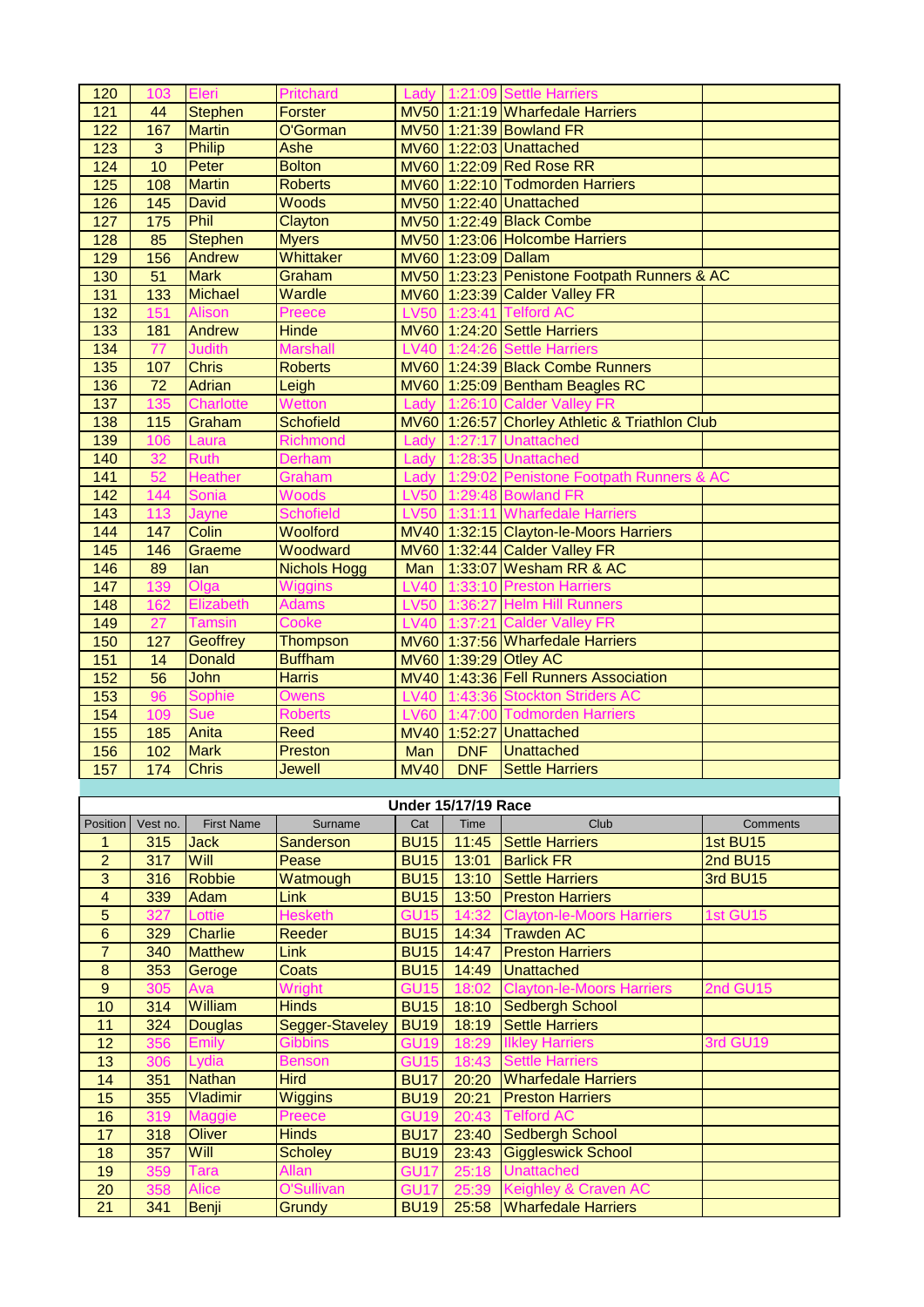| 22                                 | 344        | Logan                   | <b>McCredie</b>              | <b>BU17</b>                |                      | DNF Clayton-le-Moors Harriers                   |          |
|------------------------------------|------------|-------------------------|------------------------------|----------------------------|----------------------|-------------------------------------------------|----------|
|                                    |            |                         |                              |                            |                      |                                                 |          |
|                                    |            |                         |                              |                            | <b>Under 13 Race</b> |                                                 |          |
| Position                           | Vest no.   | <b>First Name</b>       | Surname                      | Cat                        | Time                 | Club                                            | Comments |
| 1                                  | 323        | Jacob                   | O'Sullivan                   | <b>BU13</b>                | 10:24                | Keighley & Craven AC                            | 1st BU13 |
| $\overline{c}$                     | 343        | <b>Bella</b>            | <b>McCredie</b>              | <b>GU13</b>                | 10:39                | <b>Clayton-le-Moors Harriers</b>                | 1st GU13 |
| $\overline{3}$                     | 352        | Lucas                   | Cooke                        | <b>BU13</b>                | 11:02                | <b>Preston Harriers</b>                         | 2nd BU13 |
| $\overline{4}$                     | 326        | Mia                     | <b>McGoldrick</b>            | <b>GU13</b>                | 11:25                | <b>Settle Harriers</b>                          | 2nd GU13 |
| 5                                  | 321        | <b>Holly</b>            | <b>Nicholls</b>              | <b>GU13</b>                | 11:27                | <b>Rossendale Harriers</b>                      | 3rd GU13 |
| $6\phantom{1}6$                    | 312        | Carl                    | Sanderson                    | <b>BU13</b>                | 11:39                | <b>Settle Harriers</b>                          | 3rd BU13 |
| $\overline{7}$                     | 347        | <b>Ruby</b>             | <b>Cleaver</b>               | <b>GU13</b>                | 11:48                | <b>Rossendale Harriers</b>                      |          |
| $\boldsymbol{8}$<br>$\overline{9}$ | 304<br>313 | Iona                    | <b>Bell</b><br><b>Driver</b> | <b>GU13</b><br><b>BU13</b> | 11:51<br>12:17       | <b>Rossendale Harriers</b><br><b>Barlick FR</b> |          |
| 10                                 | 303        | <b>Harry</b><br>Annabel | <b>Hinds</b>                 | <b>GU13</b>                | 12:33                | <b>Settle Harriers</b>                          |          |
| 11                                 | 349        | Gabriella               | <b>Dale</b>                  | <b>GU13</b>                | 12:45                | <b>Pendle AC</b>                                |          |
| 12                                 | 311        | Ethan                   | Ward                         | <b>BU13</b>                | 13:24                | <b>Settle Harriers</b>                          |          |
| 13                                 | 333        | <b>Beau</b>             | Ince                         | <b>GU13</b>                | 13:45                | <b>Preston Harriers</b>                         |          |
| 14                                 | 354        | Oliver                  | Wood                         | <b>GU13</b>                | 14:04                | <b>Preston Harriers</b>                         |          |
| 15                                 | 330        | Joshua                  | <b>Blackedge</b>             | <b>BU13</b>                | 15:20                | <b>Trawden AC</b>                               |          |
| 16                                 | 320        | <b>Heidi</b>            | Preece                       | <b>GU13</b>                | 15:45                | <b>Telford AC</b>                               |          |
| 17                                 | 345        | Arlen                   | Elford-Inkson                | <b>BU13</b>                | 15:49                | <b>Oxford Sports Cross</b>                      |          |
| 18                                 | 322        | Emma                    | <b>Robinson</b>              | <b>GU13</b>                | 15:50                | <b>Unattached</b>                               |          |
|                                    |            |                         |                              |                            |                      |                                                 |          |
|                                    |            |                         |                              |                            | <b>Under 11 Race</b> |                                                 |          |
| Position                           | Vest no.   | <b>First Name</b>       | Surname                      | Cat                        | <b>Time</b>          | Club                                            | Comments |
| 1                                  | 331        | Poppie                  | Phillipeon                   | <b>GU11</b>                | 07:42                | <b>Birtley AC</b>                               | 1st GU11 |
| $\overline{c}$                     | 325        | Calum                   | <b>McGoldrick</b>            | <b>BU11</b>                | 07:57                | <b>Settle Harriers</b>                          | 1st BU11 |
| $\overline{3}$                     | 334        | <b>Dylan</b>            | <b>Alcock</b>                | <b>BU11</b>                | 08:17                | <b>Wharfedale Harriers</b>                      | 2nd BU11 |
| $\overline{4}$                     | 308        | <b>James</b>            | <b>Skeldon</b>               | <b>BU11</b>                | 08:40                | <b>Settle Harriers</b>                          | 3rd BU11 |
| 5                                  | 337        | Georgina                | <b>Benson</b>                | <b>GU11</b>                | 08:54                | <b>Preston Harriers</b>                         | 2nd GU11 |
| $6\phantom{1}6$                    | 301        | Lucy                    | Ward                         | <b>GU11</b>                | 09:56                | <b>Settle Harriers</b>                          | 3rd GU11 |
| $\overline{7}$                     | 309        | <b>Stanley</b>          | <b>Evans</b>                 | <b>BU11</b>                | 09:59                | <b>Settle Harriers</b>                          |          |
| $\bf 8$                            | 302        | <b>Madeleine</b>        | Speakman                     | <b>GU11</b>                | 10:22                | <b>Settle Harriers</b>                          |          |
| $\overline{9}$                     | 328        | Eleanor                 | <b>Reeder</b>                | <b>GU11</b>                | 10:39                | <b>Trawden AC</b>                               |          |
| 10                                 | 348        | Oliver                  | <b>Dale</b>                  | <b>BU11</b>                | 10:43                | <b>Pendle AC</b>                                |          |
| 11                                 | 350        | <b>Chloe</b>            | <b>Smith</b>                 | <b>GU11</b>                | 11:18                | <b>Unattached</b>                               |          |
| 12                                 | 307        | Andrew                  | <b>Skeldon</b>               | <b>BU11</b>                | 11:19                | <b>Settle Harriers</b>                          |          |
| 13                                 | 310        | <b>Isaac</b>            | Zemlik                       | <b>BU11</b>                | 11:26                | Unattached                                      |          |
| 14                                 | 335        | James                   | Clapham                      | <b>BU11</b>                | 11:32                | Unattached                                      |          |
| 15                                 | 338        | <b>Isaac</b>            | Spencer                      | <b>BU11</b>                | 11:33                | <b>Unattached</b>                               |          |
| 16                                 | 332        | <b>Mason</b>            | <b>Brookes</b>               | <b>BU11</b>                | 11:48                | <b>Trawden AC</b>                               |          |
| 17                                 | 346        | Anya                    | <b>Dawson</b>                | <b>GU11</b>                | 11:55                | <b>Unattached</b>                               |          |
| 18                                 | 342        | Caitlin                 | <b>Richmond</b>              | <b>GU11</b>                | 11:56<br><b>DNF</b>  | <b>Unattached</b>                               |          |
|                                    |            |                         |                              |                            |                      |                                                 |          |
| 19                                 | 336        | Joseph                  | Clapham                      | <b>BU11</b>                |                      | <b>Unattached</b>                               |          |
|                                    |            |                         |                              |                            |                      |                                                 |          |
|                                    |            |                         |                              |                            |                      | Austwick Amble - 2nd June 2022 Category Results |          |

## Austwick Amble - 2nd June 2022 Category Results

|                | <b>ALL SENIOR MEN</b> |                   |                    |             |       |                                     |                  |  |  |  |  |  |
|----------------|-----------------------|-------------------|--------------------|-------------|-------|-------------------------------------|------------------|--|--|--|--|--|
| Position       | Vest no.              | <b>First Name</b> | Surname            | Cat         | Time  | Club                                | Comments         |  |  |  |  |  |
|                | 168                   | <b>Daniel</b>     | <b>Bradford</b>    | Man         | 48:37 | <b>Shettleston Harriers</b>         | 1st Man          |  |  |  |  |  |
| $\overline{2}$ | 91                    | Andy              | <b>Norman</b>      | <b>MV40</b> | 48:48 | <b>Altrincham &amp; District AC</b> | 2nd Man/1st MV40 |  |  |  |  |  |
| 3              | 81                    | Andrew            | <b>Mellor</b>      | Man         | 50:04 | <b>Rossendale Harriers</b>          | 3rd Man          |  |  |  |  |  |
| 4              | 65                    | Ed                | <b>Hyland</b>      | <b>Man</b>  | 50:14 | <b>Calder Valley FR</b>             |                  |  |  |  |  |  |
| 5              | 59                    | <b>Matthew</b>    | <b>Heppenstall</b> | <b>Man</b>  | 50:25 | <b>Settle Harriers</b>              |                  |  |  |  |  |  |
| 6              | 164                   | Ted               | <b>Mason</b>       | <b>MV40</b> | 51:00 | <b>Wharfedale Harriers</b>          |                  |  |  |  |  |  |
| $\overline{7}$ | 130                   | <b>Robert</b>     | Vallance           | <b>Man</b>  | 51:56 | <b>Thames Valley Harriers</b>       |                  |  |  |  |  |  |
| 8              | 155                   | <b>Stephen</b>    | <b>Corbishley</b>  | <b>Man</b>  | 52:09 | <b>Rossendale Harriers</b>          |                  |  |  |  |  |  |
| 9              | 78                    | <b>Phil</b>       | <b>Mather</b>      | <b>Man</b>  | 52:25 | Lonsdale FR                         |                  |  |  |  |  |  |
| 10             | 21                    | <b>Jonathan</b>   | <b>Cleaver</b>     | <b>MV40</b> | 52:45 | <b>Rossendale Harriers</b>          |                  |  |  |  |  |  |
| 11             | 143                   | <b>Philip</b>     | Withnall           | <b>Man</b>  | 53:03 | Lonsdale FR                         |                  |  |  |  |  |  |
| 12             | 131                   | Joseph            | <b>Vis</b>         | Man         | 53:23 | <b>Sale Harriers</b>                |                  |  |  |  |  |  |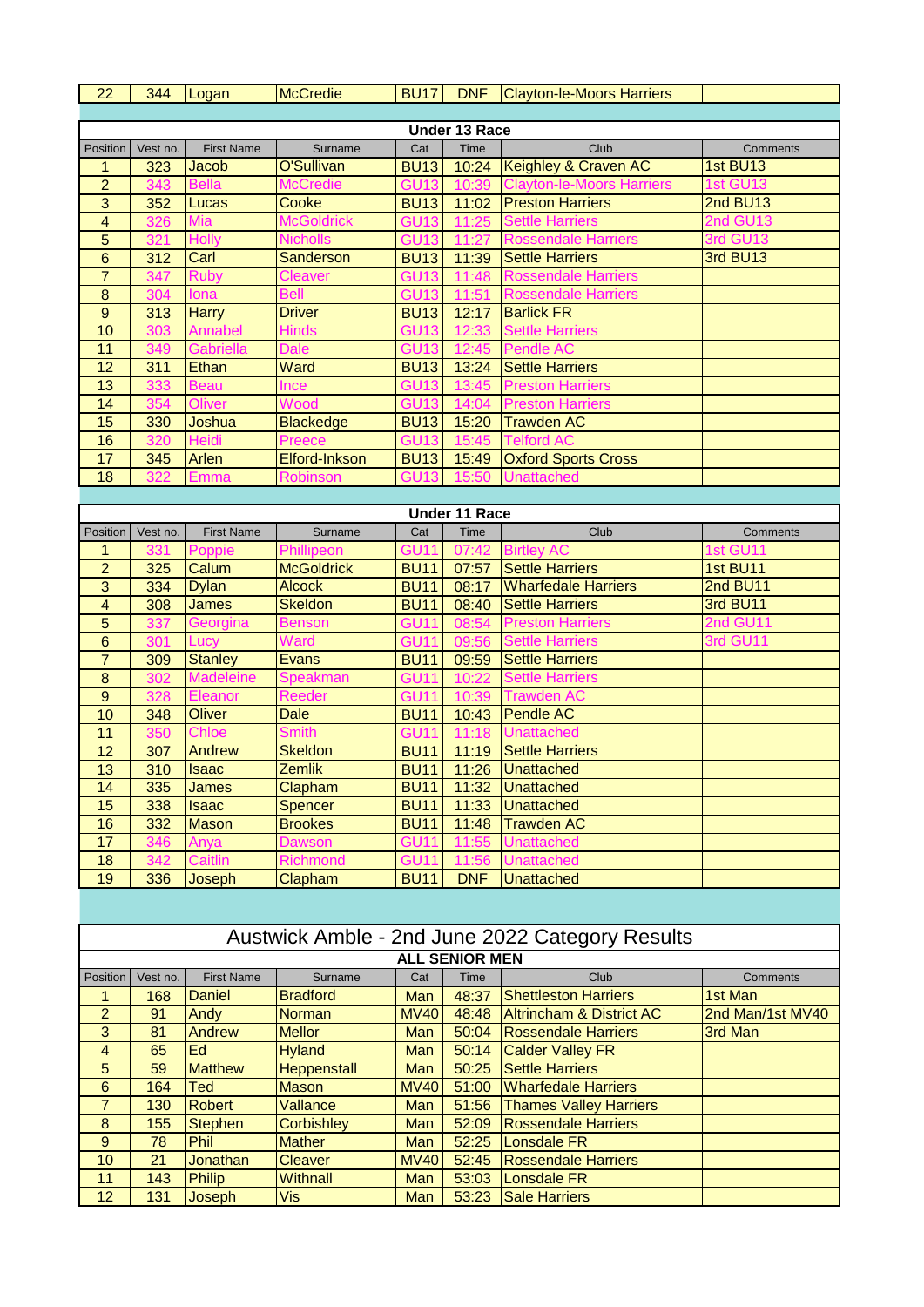| 13              | 75              | Laurie          | Luscombe           | Man         |       | 54:15   Liverpool Harriers & AC              |          |
|-----------------|-----------------|-----------------|--------------------|-------------|-------|----------------------------------------------|----------|
| 14              | 43              | <b>Eddie</b>    | Fletcher           | Man         |       | 54:15 Howgill Harriers                       |          |
| 15              | 169             | Dave            | Norman             | <b>MV40</b> | 54:57 | <b>Altrincham &amp; District AC</b>          |          |
| 16              | 9               | <b>Ross</b>     | <b>Bibby</b>       | <b>MV40</b> | 55:05 | <b>Helm Hill Runners</b>                     |          |
| $\overline{17}$ | $\overline{90}$ | <b>Chris</b>    | <b>Norman</b>      | Man         | 55:12 | <b>Calder Valley FR</b>                      |          |
| 18              | 46              | Craig           | Gath               | <b>MV40</b> | 55:14 | <b>Easingwold RC</b>                         |          |
| 19              | 137             | <b>Jethro</b>   | Whitfield          | <b>MV40</b> | 55:30 | <b>Wharfedale Harriers</b>                   |          |
| 20              | 161             | James           | <b>Baron</b>       | <b>MV50</b> | 55:45 | <b>Helm Hill Runners</b>                     | 1st MV50 |
| 21              | 37              | <b>Archie</b>   | <b>Dymoke</b>      | Man         | 55:48 | <b>Unattached</b>                            |          |
| $\overline{22}$ | $\overline{22}$ | <b>Martin</b>   | <b>Cliffe</b>      | <b>MV50</b> | 56:04 | <b>Eryri Harriers</b>                        |          |
| 23              | 159             | Jason           | <b>Henson</b>      | <b>MV50</b> | 56:09 | <b>Settle Harriers</b>                       |          |
| $\overline{24}$ | 180             | Andy            | <b>Berry</b>       | <b>MV40</b> | 56:15 | <b>Barlick FR</b>                            |          |
| 25              | 83              | William         | <b>Morris</b>      | Man         | 56:23 | <b>Unattached</b>                            |          |
| 26              | 67              | <b>Ben</b>      | <b>Jones</b>       | Man         | 57:26 | <b>Settle Harriers</b>                       |          |
| 27              | 152             | <b>Bradlay</b>  | <b>Pontin</b>      | Man         | 58:50 | <b>Bristol &amp; West AC</b>                 |          |
| 28              | 84              | Andy            | <b>Mouncey</b>     | <b>MV50</b> | 59:00 | <b>Unattached</b>                            |          |
| 29              | 92              | <b>Michael</b>  | O'Shea             | Man         | 59:06 | <b>Unattached</b>                            |          |
| 30              | 149             | <b>Darren</b>   | <b>Zemlik</b>      | <b>MV50</b> | 59:15 | <b>Denby Dale AC</b>                         |          |
| 31              | 6               | Eric            | <b>Beaumont</b>    | Man         | 59:44 | Keighley & Craven AC                         |          |
| 32              | 99              | <b>David</b>    | Pease              | <b>MV40</b> | 59:56 | <b>Barlick FR</b>                            |          |
| 33              | 80              | Tom             | <b>Mcguinness</b>  | Man         |       | 1:00:18 East Cheshire Harriers & Tameside AC |          |
| 34              | 184             | <b>Daniel</b>   | <b>Marsden</b>     |             |       | MV40 1:00:32 Calder Valley FR                |          |
| 35              | 36              | <b>Steven</b>   | <b>Duncan</b>      |             |       | MV40 1:00:38 Bowland FR                      |          |
| 36              | 98              | <b>David</b>    | Parkington         |             |       | MV50 1:01:02 Preston Harriers                |          |
| 37              | $\mathbf{1}$    | <b>Thomas</b>   | <b>Alcock</b>      |             |       | MV40 1:02:01 Wharfedale Harriers             |          |
| 38              | 178             | Joel            | <b>Hansen</b>      | Man         |       | 1:02:04 Preston Harriers                     |          |
| 39              | 166             | <b>Thomas</b>   | O'Gorman           | Man         |       | 1:02:08 Bowland FR                           |          |
| 40              | 71              | <b>Michael</b>  | Lee                | Man         |       | 1:02:31 Unattached                           |          |
| 41              | 150             | <b>Mark</b>     | <b>Rogers</b>      |             |       | MV40 1:02:40 Bentham Beagles RC              |          |
| 42              | 13              | Paul            | <b>Brown</b>       |             |       | MV40 1:02:53 Trawden AC                      |          |
| 43              | 119             | Tom             | <b>Smith</b>       |             |       | MV50 1:03:11 Bowland FR                      |          |
| 44              | 182             | Paul            | <b>Calverley</b>   |             |       | MV50 1:03:20 Achille Ratti                   |          |
| 45              | 48              | Peter           | German             |             |       | MV40 1:03:48 Helm Hill Runners               |          |
| 46              | 128             | <b>Simon</b>    | <b>Timberlake</b>  |             |       | MV40 1:04:16 Unattached                      |          |
| 47              | 140             | Peter           | Wilcock            | Man         |       | 1:04:48 Calder Valley FR                     |          |
| 48              | 177             | Rogan           | <b>Ashton</b>      |             |       | MV50 1:05:16 Otley AC                        |          |
| 49              | 157             | Glenn           | Costin             |             |       | MV50 1:05:20 Skipton AC                      |          |
| 50              | 173             | Duncan          | <b>Bennet</b>      |             |       | MV40 1:05:23 Ribble Valley Harriers          |          |
| 51              | 129             | Richard         | <b>Timms</b>       |             |       | MV50 1:05:31 Settle Harriers                 |          |
| 52              | 17              | Ryan            | Campbell           |             |       | Man 1:05:47 Lonsdale FR                      |          |
| 53              | 118             | Andrew          | <b>Smith</b>       |             |       | MV50 1:05:58 Barlick FR                      |          |
| 54              | 111             | <b>John</b>     | Robson             |             |       | MV60 1:06:02 Helm Hill Runners               | 1st MV60 |
| 55              | 158             | <b>Chris</b>    | Whiteoak           |             |       | Man 1:06:13 Unattached                       |          |
| 56              | 95              | John 'Ozzie'    | Osborne            |             |       | MV50 1:06:21 Settle Harriers                 |          |
| 57              | 138             | Christopher     | Whitfield          |             |       | MV40 1:06:31 Wharfedale Harriers             |          |
| 58              | 60              | <b>Richard</b>  | <b>Hinds</b>       |             |       | MV40 1:06:37 Settle Harriers                 |          |
| 59              | 114             | Jason           | <b>Schofield</b>   |             |       | MV50 1:06:47 Wharfedale Harriers             |          |
| 60              | 153             | Andrew          | <b>Braithwaite</b> |             |       | MV40 1:06:55 Unattached                      |          |
| 61              | 24              | Peter           | Coates             |             |       | MV40 1:07:33 Clayton-le-Moors Harriers       |          |
| 62              | 26              | <b>James</b>    | Cooke              |             |       | MV40 1:07:43 Calder Valley FR                |          |
| 63              | 23              | <b>Eddie</b>    | <b>Close</b>       |             |       | MV50 1:08:10 Howgill Harriers                |          |
| 64              | 74              | <b>Mark</b>     | Jordan             |             |       | MV60 1:08:26 Harrogate Harriers & AC         |          |
| 65              | 117             | <b>Nicholas</b> | <b>Sheard</b>      |             |       | MV50 1:08:30 Eynsham RR                      |          |
| 66              | 100             | Craig           | <b>Perkins</b>     |             |       | MV50 1:08:38 Bentham Beagles RC              |          |
| 67              | 86              | <b>Steve</b>    | <b>Myerscough</b>  |             |       | MV40 1:09:14 Wesham RR & AC                  |          |
| 68              | 101             | lain            | Povey              |             |       | MV60 1:09:35 Bentham Beagles RC              |          |
| 69              | 39              | John            | Eddington          |             |       | MV50 1:10:21 Settle Harriers                 |          |
| 70              | 171             | <b>Nick</b>     | Oddy               |             |       | MV40 1:11:01 Wharfedale Harriers             |          |
| 71              | 122             | <b>Brian</b>    | <b>Stallwood</b>   |             |       | MV60 1:11:03 Settle Harriers                 |          |
| 72              | 88              | Craig           | <b>Neville</b>     |             |       | MV50 1:11:07 Unattached                      |          |
| 73              | 125             | <b>Toby</b>     | <b>Sydes</b>       |             |       | MV50 1:11:30 Calder Valley FR                |          |
| 74              | $112$           | Christian       | San Jose           |             |       | MV40 1:11:30 Unattached                      |          |
|                 |                 |                 |                    |             |       |                                              |          |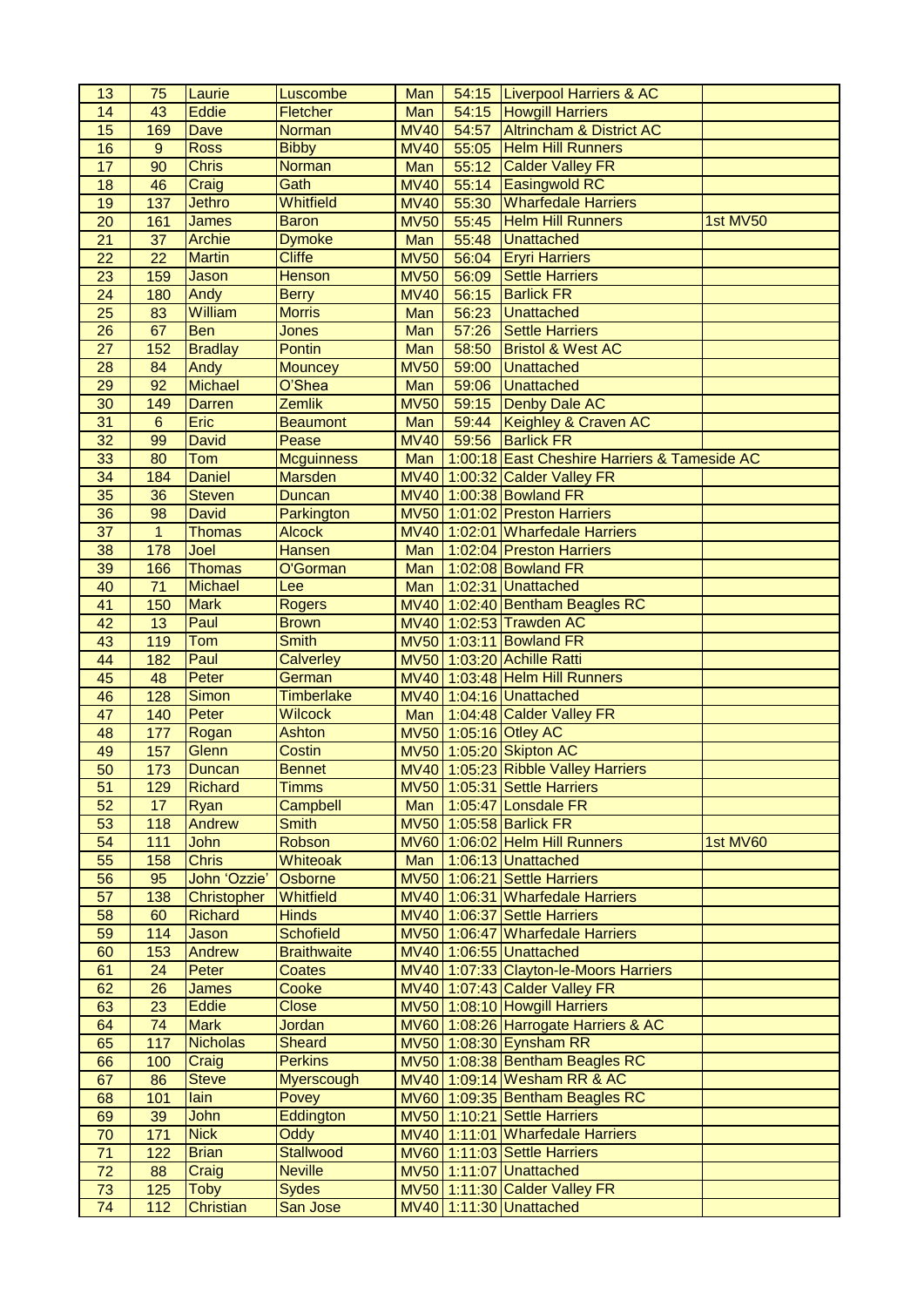| 75              | 179             | <b>Richard</b>        | Groome              |             |                     | MV50 1:11:31 Unattached                           |                 |
|-----------------|-----------------|-----------------------|---------------------|-------------|---------------------|---------------------------------------------------|-----------------|
| $\overline{76}$ | 54              | <b>Brian</b>          | <b>Hainsworth</b>   |             |                     | MV40 1:11:39 Nidd Valley RR                       |                 |
| $\overline{77}$ | 124             | <b>Simon</b>          | <b>Stickland</b>    |             |                     | MV50 1:11:44 Unattached                           |                 |
| 78              | $\bf 8$         | <b>Mark</b>           | <b>Benson</b>       |             |                     | MV50 1:12:56 Unattached                           |                 |
| 79              | 66              | Peter                 | <b>Jackson</b>      |             |                     | MV60 1:13:10 Barlick FR                           |                 |
| 80              | 116             | Jon                   | <b>Sharples</b>     |             |                     | MV60 1:13:16 Clayton-le-Moors Harriers            |                 |
| $\overline{81}$ | 94              | John                  | Orrell              |             |                     | MV50 1:13:17 Fell Runners Association             |                 |
| 82              | 47              | <b>Timothy</b>        | <b>Gatheral</b>     |             |                     | MV40 1:14:53 Unattached                           |                 |
| 83              | 163             | Wisa                  | <b>Keskitalo</b>    | Man         |                     | 1:15:14 Unattached                                |                 |
| 84              | 172             | Tony                  | <b>Shepherd</b>     |             |                     | MV50 1:15:15 Wharfedale Harriers                  |                 |
| 85              | 15              | <b>Nick</b>           | <b>Burns</b>        |             |                     | MV50 1:15:40 Lonsdale FR                          |                 |
| 86              | 40              | Pete                  | <b>Ellwood</b>      |             |                     | MV50 1:16:01 Settle Harriers                      |                 |
| 87              | $\overline{12}$ | Tim                   | <b>Brooks</b>       |             |                     | MV50 1:16:26 Calder Valley FR                     |                 |
| 88              | 170             | Peter                 | Singleton           |             |                     | MV60 1:16:30 Blackpool Wyre & Fylde AC            |                 |
| 89              | 142             | Paul                  | Wilson              |             |                     | MV60 1:16:40 Wharfedale Harriers                  |                 |
| 90              | $\overline{4}$  | <b>David</b>          | <b>Banks</b>        |             |                     | MV60 1:16:42 Unattached                           |                 |
| 91              | $\overline{7}$  | <b>Mike</b>           | <b>Benson</b>       |             |                     | MV60 1:16:47 Settle Harriers                      |                 |
| 92              | 18              | <b>Mark</b>           | Charnley            |             |                     | MV50 1:17:20 Settle Harriers                      |                 |
| 93              | 41              | <b>Ben</b>            | <b>Evans</b>        |             |                     | MV40 1:17:39 Unattached                           |                 |
| 94              | 76              | <b>Kevin</b>          | <b>Malone</b>       |             |                     | MV40 1:17:41 Unattached                           |                 |
| 95              | 25              | <b>Marc</b>           | <b>Collett</b>      |             |                     | MV60 1:19:52 Calder Valley FR                     |                 |
| 96              | 34              | Andrew                | <b>Dugdale</b>      |             |                     | MV60 1:20:17 Clayton-le-Moors Harriers            |                 |
| 97              | 73              | Graham                | Lloyd               |             |                     | MV60 1:20:53 Calder Valley FR                     |                 |
| 98              | 44              | <b>Stephen</b>        | <b>Forster</b>      |             |                     | MV50 1:21:19 Wharfedale Harriers                  |                 |
| 99              | 167             | <b>Martin</b>         | O'Gorman            |             |                     | MV50 1:21:39 Bowland FR                           |                 |
| 100             | $\mathbf{3}$    | <b>Philip</b>         | Ashe                |             |                     | MV60 1:22:03 Unattached                           |                 |
| 101             | 10              | Peter                 | <b>Bolton</b>       |             |                     | MV60 1:22:09 Red Rose RR                          |                 |
| 102             | 108             | <b>Martin</b>         | <b>Roberts</b>      |             |                     | MV60 1:22:10 Todmorden Harriers                   |                 |
| 103             | 145             | <b>David</b>          | Woods               |             |                     | MV50 1:22:40 Unattached                           |                 |
|                 |                 | Phil                  | Clayton             |             |                     | MV50 1:22:49 Black Combe                          |                 |
| 104             | 175<br>85       | <b>Stephen</b>        | <b>Myers</b>        |             |                     | MV50 1:23:06 Holcombe Harriers                    |                 |
| 105<br>106      | 156             | Andrew                | Whittaker           |             | MV60 1:23:09 Dallam |                                                   |                 |
|                 | 51              | <b>Mark</b>           | Graham              |             |                     | MV50 1:23:23 Penistone Footpath Runners & AC      |                 |
| 107<br>108      | 133             | <b>Michael</b>        | Wardle              |             |                     | MV60 1:23:39 Calder Valley FR                     |                 |
| 109             | 181             | <b>Andrew</b>         | <b>Hinde</b>        |             |                     | MV60 1:24:20 Settle Harriers                      |                 |
| 110             | 107             | <b>Chris</b>          | <b>Roberts</b>      |             |                     | MV60 1:24:39 Black Combe Runners                  |                 |
| 111             | 72              | <b>Adrian</b>         | Leigh               |             |                     | MV60 1:25:09 Bentham Beagles RC                   |                 |
| 112             | 115             | Graham                | <b>Schofield</b>    |             |                     | MV60 1:26:57 Chorley Athletic & Triathlon Club    |                 |
| 113             | 147             | Colin                 | Woolford            |             |                     | MV40 1:32:15 Clayton-le-Moors Harriers            |                 |
| 114             | 146             | Graeme                | Woodward            |             |                     | MV60 1:32:44 Calder Valley FR                     |                 |
| 115             | 89              | lan                   | <b>Nichols Hogg</b> |             |                     | Man   1:33:07 Wesham RR & AC                      |                 |
| 116             | 127             | <b>Geoffrey</b>       | <b>Thompson</b>     |             |                     | MV60 1:37:56 Wharfedale Harriers                  |                 |
| 117             | 14              | <b>Donald</b>         | <b>Buffham</b>      |             |                     | MV60 1:39:29 Otley AC                             |                 |
| 118             | 56              | John                  | <b>Harris</b>       |             |                     | MV40 1:43:36 Fell Runners Association             |                 |
| 119             | 185             | Anita                 | Reed                | <b>MV40</b> | 1:52:27             | <b>Unattached</b>                                 |                 |
| 120             | 102             | <b>Mark</b>           | Preston             | Man         | <b>DNF</b>          | <b>Unattached</b>                                 |                 |
| 121             |                 |                       |                     |             |                     |                                                   |                 |
|                 |                 |                       |                     |             |                     |                                                   |                 |
|                 | 174             | <b>Chris</b>          | Jewell              | <b>MV40</b> | <b>DNF</b>          | <b>Settle Harriers</b>                            |                 |
|                 |                 |                       |                     |             |                     |                                                   |                 |
|                 |                 |                       |                     |             | <b>MEN</b>          |                                                   |                 |
| Position        | Vest no.        | <b>First Name</b>     | Surname             | Cat         | Time                | Club                                              | <b>Comments</b> |
| 1               | 168             | <b>Daniel</b>         | <b>Bradford</b>     | Man         | 48:37               | <b>Shettleston Harriers</b>                       | 1st Man         |
| $\overline{2}$  | 81              | Andrew                | <b>Mellor</b>       | Man         | 50:04               | <b>Rossendale Harriers</b>                        | 3rd Man         |
| $\overline{3}$  | 65              | Ed                    | <b>Hyland</b>       | Man         | 50:14               | <b>Calder Valley FR</b>                           |                 |
| $\overline{4}$  | 59              | <b>Matthew</b>        | <b>Heppenstall</b>  | Man         | 50:25               | <b>Settle Harriers</b>                            |                 |
| $\sqrt{5}$      | 130             | <b>Robert</b>         | Vallance            | Man         | 51:56               | <b>Thames Valley Harriers</b>                     |                 |
| $\overline{6}$  | 155             | <b>Stephen</b>        | <b>Corbishley</b>   | Man         | 52:09               | <b>Rossendale Harriers</b>                        |                 |
| $\overline{7}$  | 78              | Phil                  | <b>Mather</b>       | Man         | 52:25               | <b>Lonsdale FR</b>                                |                 |
| $\bf 8$         | 143             | <b>Philip</b>         | Withnall            | Man         | 53:03               | <b>Lonsdale FR</b>                                |                 |
| $\overline{9}$  | 131             | Joseph                | Vis                 | Man         | 53:23               | <b>Sale Harriers</b>                              |                 |
| 10              | 75              | Laurie                | Luscombe            | Man         | 54:15               | <b>Liverpool Harriers &amp; AC</b>                |                 |
| 11<br>12        | 43<br>90        | Eddie<br><b>Chris</b> | Fletcher<br>Norman  | Man<br>Man  | 54:15               | <b>Howgill Harriers</b><br>55:12 Calder Valley FR |                 |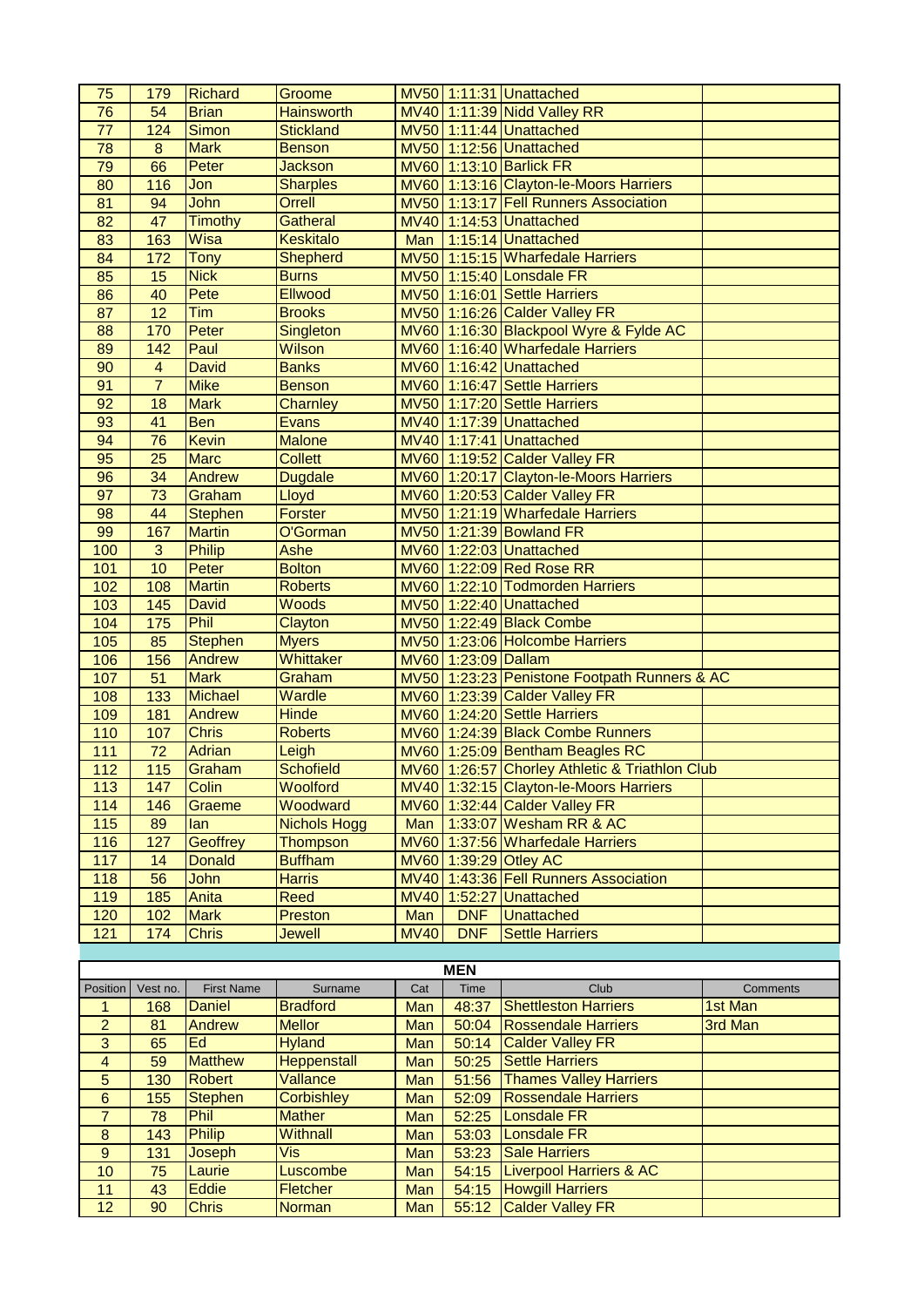| 13                      | 37             | <b>Archie</b>     | <b>Dymoke</b>                  | Man         |                     | 55:48 Unattached                             |                  |
|-------------------------|----------------|-------------------|--------------------------------|-------------|---------------------|----------------------------------------------|------------------|
| 14                      | 83             | William           | <b>Morris</b>                  | Man         | 56:23               | <b>Unattached</b>                            |                  |
| 15                      | 67             | <b>Ben</b>        | <b>Jones</b>                   | Man         | 57:26               | <b>Settle Harriers</b>                       |                  |
| 16                      | 152            | <b>Bradlay</b>    | <b>Pontin</b>                  | Man         | 58:50               | <b>Bristol &amp; West AC</b>                 |                  |
| 17                      | 92             | <b>Michael</b>    | O'Shea                         | Man         | 59:06               | Unattached                                   |                  |
| 18                      | $6\phantom{1}$ | Eric              | <b>Beaumont</b>                | Man         |                     | 59:44 Keighley & Craven AC                   |                  |
| 19                      | 80             | Tom               | <b>Mcguinness</b>              | Man         |                     | 1:00:18 East Cheshire Harriers & Tameside AC |                  |
| $\overline{20}$         | 178            | Joel              | <b>Hansen</b>                  | Man         |                     | 1:02:04 Preston Harriers                     |                  |
| $\overline{21}$         | 166            | <b>Thomas</b>     | O'Gorman                       | Man         |                     | 1:02:08 Bowland FR                           |                  |
| 22                      | 71             | <b>Michael</b>    | Lee                            | Man         |                     | 1:02:31 Unattached                           |                  |
| 23                      | 140            | Peter             | <b>Wilcock</b>                 | Man         |                     | 1:04:48 Calder Valley FR                     |                  |
| 24                      | 17             | Ryan              | Campbell                       | Man         |                     | 1:05:47 Lonsdale FR                          |                  |
| 25                      | 158            | <b>Chris</b>      | Whiteoak                       | Man         |                     | 1:06:13 Unattached                           |                  |
| 26                      | 163            | Wisa              | <b>Keskitalo</b>               | Man         |                     | 1:15:14 Unattached                           |                  |
| $\overline{27}$         | 89             | lan               | <b>Nichols Hogg</b>            | Man         |                     | 1:33:07 Wesham RR & AC                       |                  |
| 28                      | 102            | <b>Mark</b>       | Preston                        | Man         | <b>DNF</b>          | Unattached                                   |                  |
|                         |                |                   |                                |             |                     |                                              |                  |
|                         |                |                   |                                |             | <b>MEN - VET 40</b> |                                              |                  |
| Position                | Vest no.       | <b>First Name</b> | Surname                        | Cat         | Time                | Club                                         | Comments         |
| $\mathbf{1}$            | 91             | Andy              | <b>Norman</b>                  | <b>MV40</b> | 48:48               | <b>Altrincham &amp; District AC</b>          | 2nd Man/1st MV40 |
| $\overline{2}$          | 164            | Ted               |                                | <b>MV40</b> | 51:00               | <b>Wharfedale Harriers</b>                   |                  |
|                         |                | Jonathan          | <b>Mason</b><br><b>Cleaver</b> |             | 52:45               |                                              |                  |
| 3                       | 21             |                   |                                | <b>MV40</b> |                     | <b>Rossendale Harriers</b>                   |                  |
| $\overline{\mathbf{4}}$ | 169            | Dave              | <b>Norman</b>                  | <b>MV40</b> | 54:57               | <b>Altrincham &amp; District AC</b>          |                  |
| $\overline{5}$          | $9\,$          | <b>Ross</b>       | <b>Bibby</b>                   | <b>MV40</b> | 55:05               | <b>Helm Hill Runners</b>                     |                  |
| 6                       | 46             | Craig             | Gath                           | <b>MV40</b> | 55:14               | <b>Easingwold RC</b>                         |                  |
| $\overline{7}$          | 137            | <b>Jethro</b>     | Whitfield                      | <b>MV40</b> | 55:30               | <b>Wharfedale Harriers</b>                   |                  |
| $\bf 8$                 | 180            | Andy              | <b>Berry</b>                   | <b>MV40</b> | 56:15               | <b>Barlick FR</b>                            |                  |
| $\overline{9}$          | 99             | <b>David</b>      | Pease                          | <b>MV40</b> | 59:56               | <b>Barlick FR</b>                            |                  |
| 10                      | 184            | <b>Daniel</b>     | <b>Marsden</b>                 |             |                     | MV40 1:00:32 Calder Valley FR                |                  |
| 11                      | 36             | <b>Steven</b>     | <b>Duncan</b>                  |             |                     | MV40 1:00:38 Bowland FR                      |                  |
| 12                      | $\mathbf{1}$   | <b>Thomas</b>     | <b>Alcock</b>                  |             |                     | MV40 1:02:01 Wharfedale Harriers             |                  |
| 13                      | 150            | <b>Mark</b>       | <b>Rogers</b>                  |             |                     | MV40 1:02:40 Bentham Beagles RC              |                  |
| 14                      | 13             | Paul              | <b>Brown</b>                   |             |                     | MV40 1:02:53 Trawden AC                      |                  |
| $\overline{15}$         | 48             | Peter             | German                         |             |                     | MV40 1:03:48 Helm Hill Runners               |                  |
| 16                      | 128            | <b>Simon</b>      | <b>Timberlake</b>              |             |                     | MV40 1:04:16 Unattached                      |                  |
| 17                      | 173            | <b>Duncan</b>     | <b>Bennet</b>                  |             |                     | MV40 1:05:23 Ribble Valley Harriers          |                  |
| 18                      | 138            | Christopher       | <b>Whitfield</b>               |             |                     | MV40 1:06:31 Wharfedale Harriers             |                  |
| 19                      | 60             | <b>Richard</b>    | <b>Hinds</b>                   |             |                     | MV40 1:06:37 Settle Harriers                 |                  |
| 20                      | 153            | Andrew            | <b>Braithwaite</b>             |             |                     | MV40 1:06:55 Unattached                      |                  |
| $\overline{21}$         | 24             | Peter             | Coates                         |             |                     | MV40 1:07:33 Clayton-le-Moors Harriers       |                  |
| 22                      | 26             | James             | Cooke                          |             |                     | MV40 1:07:43 Calder Valley FR                |                  |
| 23                      | 86             | <b>Steve</b>      | <b>Myerscough</b>              |             |                     | MV40 1:09:14 Wesham RR & AC                  |                  |
| 24                      | 171            | <b>Nick</b>       | <b>Oddy</b>                    |             |                     | MV40 1:11:01 Wharfedale Harriers             |                  |
| 25                      | 112            | <b>Christian</b>  | San Jose                       |             |                     | MV40 1:11:30 Unattached                      |                  |
| 26                      | 54             | <b>Brian</b>      | <b>Hainsworth</b>              |             |                     | MV40 1:11:39 Nidd Valley RR                  |                  |
| 27                      | 47             | <b>Timothy</b>    | <b>Gatheral</b>                |             |                     | MV40 1:14:53 Unattached                      |                  |
| 28                      | 41             | <b>Ben</b>        | <b>Evans</b>                   |             |                     | MV40 1:17:39 Unattached                      |                  |
| 29                      | 76             | <b>Kevin</b>      | <b>Malone</b>                  |             |                     | MV40 1:17:41 Unattached                      |                  |
| 30                      | 147            | Colin             | Woolford                       |             |                     | MV40 1:32:15 Clayton-le-Moors Harriers       |                  |
| 31                      | 56             | John              | <b>Harris</b>                  |             |                     | MV40 1:43:36 Fell Runners Association        |                  |
| 32                      | 185            | Anita             | Reed                           |             |                     | MV40 1:52:27 Unattached                      |                  |
| 33                      | 174            | <b>Chris</b>      | <b>Jewell</b>                  | <b>MV40</b> | <b>DNF</b>          | Settle Harriers                              |                  |
|                         |                |                   |                                |             |                     |                                              |                  |
|                         |                |                   |                                |             | <b>MEN - VET 50</b> |                                              |                  |
| Position                | Vest no.       | <b>First Name</b> | Surname                        | Cat         | Time                | Club                                         | Comments         |
| 1                       | 161            | <b>James</b>      | <b>Baron</b>                   | <b>MV50</b> | 55:45               | <b>Helm Hill Runners</b>                     | 1st MV50         |
| $\overline{\mathbf{c}}$ | 22             | <b>Martin</b>     | <b>Cliffe</b>                  | <b>MV50</b> | 56:04               | <b>Eryri Harriers</b>                        |                  |
| $\overline{3}$          | 159            | Jason             | <b>Henson</b>                  | <b>MV50</b> | 56:09               | <b>Settle Harriers</b>                       |                  |
| $\overline{4}$          | 84             | Andy              | <b>Mouncey</b>                 | <b>MV50</b> | 59:00               | <b>Unattached</b>                            |                  |
| 5                       | 149            | <b>Darren</b>     | Zemlik                         | <b>MV50</b> | 59:15               | Denby Dale AC                                |                  |
| $\overline{6}$          | 98             | <b>David</b>      | Parkington                     | <b>MV50</b> |                     | 1:01:02 Preston Harriers                     |                  |
| $\overline{7}$          | 119            | Tom               | <b>Smith</b>                   | <b>MV50</b> |                     | 1:03:11 Bowland FR                           |                  |
|                         |                |                   |                                |             |                     |                                              |                  |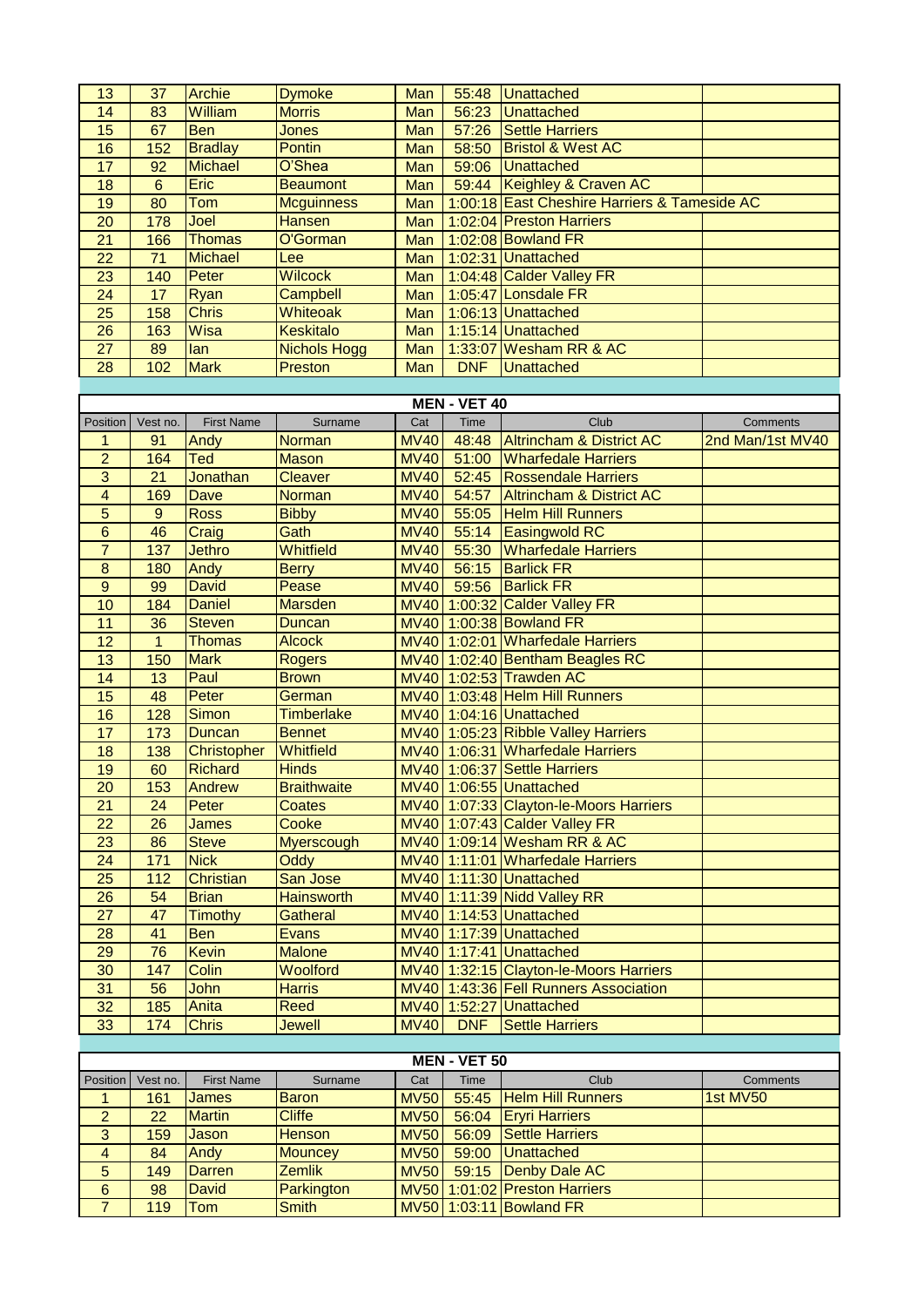| $\bf 8$                 | 182            | Paul              | <b>Calverley</b> |     |                                  | MV50 1:03:20 Achille Ratti                     |          |
|-------------------------|----------------|-------------------|------------------|-----|----------------------------------|------------------------------------------------|----------|
| $9\,$                   | 177            | Rogan             | <b>Ashton</b>    |     |                                  | MV50 1:05:16 Otley AC                          |          |
| 10                      | 157            | Glenn             | <b>Costin</b>    |     |                                  | MV50 1:05:20 Skipton AC                        |          |
| 11                      | 129            | Richard           | <b>Timms</b>     |     |                                  | MV50 1:05:31 Settle Harriers                   |          |
| $\overline{12}$         | 118            | Andrew            | <b>Smith</b>     |     |                                  | MV50 1:05:58 Barlick FR                        |          |
| 13                      | 95             | John 'Ozzie'      | Osborne          |     |                                  | MV50 1:06:21 Settle Harriers                   |          |
| 14                      | 114            | Jason             | <b>Schofield</b> |     |                                  | MV50 1:06:47 Wharfedale Harriers               |          |
| 15                      | 23             | <b>Eddie</b>      | <b>Close</b>     |     |                                  | MV50 1:08:10 Howgill Harriers                  |          |
| 16                      | 117            | <b>Nicholas</b>   | <b>Sheard</b>    |     |                                  | MV50 1:08:30 Eynsham RR                        |          |
| $\overline{17}$         | 100            | Craig             | <b>Perkins</b>   |     |                                  | MV50 1:08:38 Bentham Beagles RC                |          |
| 18                      | 39             | John              | Eddington        |     |                                  | MV50 1:10:21 Settle Harriers                   |          |
| 19                      | 88             | Craig             | <b>Neville</b>   |     |                                  | MV50 1:11:07 Unattached                        |          |
| 20                      | 125            | <b>Toby</b>       | <b>Sydes</b>     |     |                                  | MV50 1:11:30 Calder Valley FR                  |          |
| $\overline{21}$         | 179            | <b>Richard</b>    | Groome           |     |                                  | MV50 1:11:31 Unattached                        |          |
| 22                      | 124            | <b>Simon</b>      | <b>Stickland</b> |     |                                  | MV50 1:11:44 Unattached                        |          |
| 23                      | $\bf 8$        | <b>Mark</b>       | <b>Benson</b>    |     |                                  | MV50 1:12:56 Unattached                        |          |
|                         |                |                   |                  |     |                                  | MV50 1:13:17 Fell Runners Association          |          |
| 24                      | 94             | John              | Orrell           |     |                                  |                                                |          |
| 25                      | 172            | <b>Tony</b>       | <b>Shepherd</b>  |     |                                  | MV50 1:15:15 Wharfedale Harriers               |          |
| 26                      | 15             | <b>Nick</b>       | <b>Burns</b>     |     |                                  | MV50 1:15:40 Lonsdale FR                       |          |
| 27                      | 40             | Pete              | Ellwood          |     |                                  | MV50 1:16:01 Settle Harriers                   |          |
| 28                      | 12             | <b>Tim</b>        | <b>Brooks</b>    |     |                                  | MV50 1:16:26 Calder Valley FR                  |          |
| 29                      | 18             | <b>Mark</b>       | Charnley         |     |                                  | MV50 1:17:20 Settle Harriers                   |          |
| 30                      | 44             | <b>Stephen</b>    | <b>Forster</b>   |     |                                  | MV50 1:21:19 Wharfedale Harriers               |          |
| 31                      | 167            | <b>Martin</b>     | O'Gorman         |     |                                  | MV50 1:21:39 Bowland FR                        |          |
| 32                      | 145            | <b>David</b>      | Woods            |     |                                  | MV50 1:22:40 Unattached                        |          |
| 33                      | 175            | Phil              | Clayton          |     |                                  | MV50 1:22:49 Black Combe                       |          |
| 34                      | 85             | <b>Stephen</b>    | <b>Myers</b>     |     |                                  | MV50 1:23:06 Holcombe Harriers                 |          |
| 35                      | 51             | <b>Mark</b>       | Graham           |     |                                  | MV50 1:23:23 Penistone Footpath Runners & AC   |          |
|                         |                |                   |                  |     |                                  |                                                |          |
|                         |                |                   |                  |     | <b>MEN - VET 60</b>              |                                                |          |
| Position                | Vest no.       | <b>First Name</b> | Surname          | Cat | Time                             | Club                                           | Comments |
|                         |                |                   |                  |     |                                  |                                                |          |
| 1                       | 111            | John              | Robson           |     |                                  | MV60 1:06:02 Helm Hill Runners                 | 1st MV60 |
| $\overline{2}$          | 74             | <b>Mark</b>       | Jordan           |     |                                  | MV60 1:08:26 Harrogate Harriers & AC           |          |
| 3                       | 101            | lain              | Povey            |     |                                  | MV60 1:09:35 Bentham Beagles RC                |          |
| $\overline{\mathbf{4}}$ | 122            | <b>Brian</b>      | <b>Stallwood</b> |     |                                  | MV60 1:11:03 Settle Harriers                   |          |
| 5                       | 66             | Peter             | <b>Jackson</b>   |     |                                  | MV60 1:13:10 Barlick FR                        |          |
| $\overline{6}$          | 116            | Jon               | <b>Sharples</b>  |     |                                  | MV60 1:13:16 Clayton-le-Moors Harriers         |          |
| $\overline{7}$          | 170            | Peter             | Singleton        |     |                                  | MV60 1:16:30 Blackpool Wyre & Fylde AC         |          |
| $\bf 8$                 | 142            | Paul              | Wilson           |     |                                  | MV60 1:16:40 Wharfedale Harriers               |          |
| $9\,$                   | $\overline{4}$ | <b>David</b>      | <b>Banks</b>     |     |                                  | MV60 1:16:42 Unattached                        |          |
| 10                      | $\overline{7}$ | <b>Mike</b>       | <b>Benson</b>    |     |                                  | MV60 1:16:47 Settle Harriers                   |          |
| 11                      | 25             | <b>Marc</b>       | <b>Collett</b>   |     |                                  | MV60 1:19:52 Calder Valley FR                  |          |
| 12                      | 34             | Andrew            | <b>Dugdale</b>   |     |                                  | MV60 1:20:17 Clayton-le-Moors Harriers         |          |
| 13                      | 73             | Graham            | Lloyd            |     |                                  | MV60 1:20:53 Calder Valley FR                  |          |
| 14                      | 3              | <b>Philip</b>     | Ashe             |     |                                  | MV60 1:22:03 Unattached                        |          |
| 15                      | 10             | Peter             | <b>Bolton</b>    |     |                                  | MV60 1:22:09 Red Rose RR                       |          |
| 16                      | 108            | <b>Martin</b>     | <b>Roberts</b>   |     |                                  | MV60 1:22:10 Todmorden Harriers                |          |
| 17                      | 156            | Andrew            | Whittaker        |     | MV60 1:23:09 Dallam              |                                                |          |
| 18                      | 133            | <b>Michael</b>    | Wardle           |     |                                  | MV60 1:23:39 Calder Valley FR                  |          |
| 19                      | 181            | Andrew            | <b>Hinde</b>     |     |                                  | MV60 1:24:20 Settle Harriers                   |          |
| 20                      | 107            | <b>Chris</b>      | <b>Roberts</b>   |     |                                  | MV60 1:24:39 Black Combe Runners               |          |
| 21                      | 72             | <b>Adrian</b>     | Leigh            |     |                                  | MV60 1:25:09 Bentham Beagles RC                |          |
| 22                      | 115            | Graham            | <b>Schofield</b> |     |                                  | MV60 1:26:57 Chorley Athletic & Triathlon Club |          |
| 23                      | 146            | Graeme            | Woodward         |     |                                  | MV60 1:32:44 Calder Valley FR                  |          |
| 24                      | 127            | Geoffrey          | <b>Thompson</b>  |     |                                  | MV60 1:37:56 Wharfedale Harriers               |          |
| 25                      | 14             | <b>Donald</b>     | <b>Buffham</b>   |     |                                  | MV60 1:39:29 Otley AC                          |          |
|                         |                |                   |                  |     |                                  |                                                |          |
|                         |                |                   |                  |     | <b>MEN - VET 70</b>              |                                                |          |
| Position                | Vest no.       | <b>First Name</b> | Surname          | Cat | Time                             | Club                                           | Comments |
|                         |                |                   |                  |     |                                  |                                                |          |
| Position                | Vest no.       | <b>First Name</b> | Surname          | Cat | <b>ALL SENIOR LADIES</b><br>Time | Club                                           | Comments |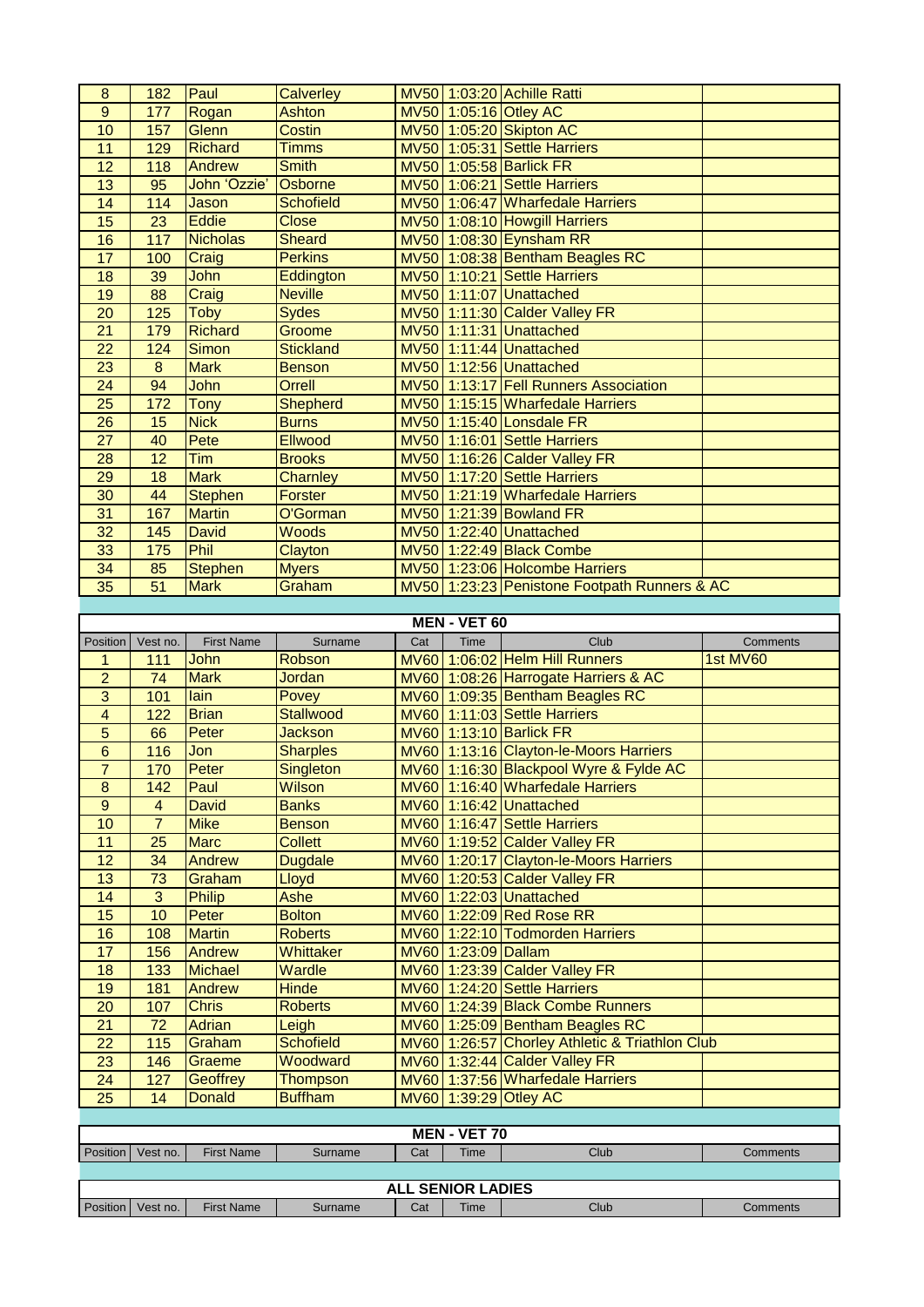| $\mathbf{1}$            | 42             | <b>Katherine</b>  | <b>Fitzpatrick</b> | Lady        |                        | 1:01:17 Unattached                            | 1st Lady          |
|-------------------------|----------------|-------------------|--------------------|-------------|------------------------|-----------------------------------------------|-------------------|
| $\overline{2}$          | 16             | <b>Natasha</b>    | <b>Butterfield</b> | <b>LV40</b> |                        | 1:01:56 Calder Valley FR                      | 2nd Lady/1st LV40 |
| $\overline{3}$          | 132            | Wendy             | Webster            | <b>LV40</b> |                        | 1:03:01 Settle Harriers                       | 3rd Lady          |
| $\overline{\mathbf{4}}$ | 87             | <b>Claire</b>     | <b>Nance</b>       | Lady        |                        | 1:06:59 Lonsdale FR                           |                   |
| $\overline{5}$          | 19             | <b>Stella</b>     | Chrisanthou        | <b>LV40</b> |                        | 1:09:00 Calder Valley FR                      |                   |
| $\overline{6}$          | 79             | <b>Sarah</b>      | <b>McCartney</b>   | <b>LV40</b> |                        | 1:09:39 Lonsdale FR                           |                   |
| $\overline{7}$          | 110            | <b>Marie</b>      | <b>Robson</b>      | <b>LV50</b> |                        | 1:09:47 Helm Hill Runners                     | <b>1st LV50</b>   |
| $\boldsymbol{8}$        | 165            | Lucy              | <b>Mallinson</b>   | <b>LV40</b> |                        | 1:10:15 Wharfedale Harriers                   |                   |
| $\overline{9}$          | 61             | Layla             | <b>Hirst</b>       | Lady        | 1:10:56                | <b>Calder Valley FR</b>                       |                   |
| 10                      | 154            | Helen             | <b>Makinson</b>    | Lady        | 1:11:37                | <b>Unattached</b>                             |                   |
| 11                      | 176            | <b>Sophie</b>     | <b>Railston</b>    | Lady        | 1:12:01                | Albarosa CC                                   |                   |
| 12                      | 64             | <b>Debbie</b>     | Hope               | <b>LV50</b> | 1:13:49                | <b>Settle Harriers</b>                        |                   |
| 13                      | 31             | <b>Hester</b>     | Cox                | <b>LV50</b> |                        | 1:14:01 Settle Harriers                       |                   |
| 14                      | 55             | <b>Debbie</b>     | Hall               | <b>LV40</b> | 1:14:21                | <b>Holmfirth Harriers AC</b>                  |                   |
| 15                      | 33             | Nichola           | <b>Dugdale</b>     | <b>LV60</b> |                        | 1:14:55 Clayton-le-Moors Harriers             | <b>1st LV60</b>   |
| 16                      | 49             | Caroline          | <b>Glover</b>      | <b>LV60</b> |                        | 1:15:43 Wharfedale Harriers                   |                   |
| 17                      | 183            | <b>Chaintal</b>   | <b>Busby</b>       | <b>LV50</b> |                        | 1:15:45 Ilkley Harriers                       |                   |
| 18                      | $\overline{2}$ | Jayne             | Ashe               | Lady        |                        | 1:16:08 Unattached                            |                   |
| 19                      | 57             | Olivia            | <b>Hawkins</b>     | <b>LV40</b> |                        | 1:16:58 Settle Harriers                       |                   |
| 20                      | 160            | <b>Tessa</b>      | Hagendoorn         | <b>LV50</b> |                        | 1:18:04 Unattached                            |                   |
| 21                      | 120            | <b>Catherine</b>  | Speakman           | <b>LV40</b> |                        | 1:19:20 Settle Harriers                       |                   |
| 22                      | 121            | Julia             | <b>Stagg</b>       | <b>LV50</b> |                        | 1:19:39 Austwick Social                       |                   |
|                         |                |                   |                    |             |                        |                                               |                   |
| 23                      | 103            | Eleri             | <b>Pritchard</b>   | Lady        |                        | 1:21:09 Settle Harriers<br>1:23:41 Telford AC |                   |
| 24                      | 151            | <b>Alison</b>     | Preece             | <b>LV50</b> |                        |                                               |                   |
| 25                      | 77             | <b>Judith</b>     | <b>Marshall</b>    | <b>LV40</b> |                        | 1:24:26 Settle Harriers                       |                   |
| 26                      | 135            | <b>Charlotte</b>  | Wetton             | Lady        |                        | 1:26:10 Calder Valley FR                      |                   |
| 27                      | 106            | Laura             | <b>Richmond</b>    | Lady        |                        | 1:27:17 Unattached                            |                   |
| 28                      | 32             | <b>Ruth</b>       | Derham             | Lady        |                        | 1:28:35 Unattached                            |                   |
| 29                      | 52             | <b>Heather</b>    | Graham             | Lady        | 1:29:02                | <b>Penistone Footpath Runners &amp; AC</b>    |                   |
| 30                      | 144            | Sonia             | <b>Woods</b>       | <b>LV50</b> |                        | 1:29:48 Bowland FR                            |                   |
| 31                      | 113            | Jayne             | <b>Schofield</b>   | <b>LV50</b> | 1:31:11                | <b>Wharfedale Harriers</b>                    |                   |
| $\overline{32}$         | 139            | Olga              | <b>Wiggins</b>     | <b>LV40</b> | 1:33:10                | <b>Preston Harriers</b>                       |                   |
| 33                      | 162            | Elizabeth         | <b>Adams</b>       | <b>LV50</b> | 1:36:27                | <b>Helm Hill Runners</b>                      |                   |
| 34                      | 27             | Tamsin            | Cooke              | <b>LV40</b> | 1:37:21                | <b>Calder Valley FR</b>                       |                   |
|                         |                |                   |                    |             |                        |                                               |                   |
| 35                      | 96             | <b>Sophie</b>     | Owens              | <b>LV40</b> | 1:43:36                | <b>Stockton Striders AC</b>                   |                   |
| 36                      | 109            | Sue               | Roberts            | <b>LV60</b> | 1:47:00                | <b>Todmorden Harriers</b>                     |                   |
|                         |                |                   |                    |             |                        |                                               |                   |
|                         |                |                   |                    |             | <b>LADIES</b>          |                                               |                   |
| Position                | Vest no.       | <b>First Name</b> | Surname            | Cat         | Time                   | Club                                          | Comments          |
| 1                       | 42             | <b>Katherine</b>  | Fitzpatrick        | Ladv        | 1:01:17                | <b>Unattached</b>                             | 1st Lady          |
| $\overline{2}$          | 87             | <b>Claire</b>     | <b>Nance</b>       | Lady        |                        | 1:06:59 Lonsdale FR                           |                   |
| 3                       | 61             | Layla             | <b>Hirst</b>       | Lady        |                        | 1:10:56 Calder Valley FR                      |                   |
| $\overline{4}$          | 154            | Helen             | <b>Makinson</b>    | Lady        | 1:11:37                | <b>Unattached</b>                             |                   |
| $\overline{5}$          | 176            | Sophie            | Railston           | Lady        | 1:12:01                | <b>Albarosa CC</b>                            |                   |
| $6\phantom{1}$          | $\overline{2}$ | Jayne             | Ashe               | Lady        |                        | 1:16:08 Unattached                            |                   |
| $\overline{7}$          | 103            | Eleri             | <b>Pritchard</b>   | Lady        |                        | 1:21:09 Settle Harriers                       |                   |
| $\bf 8$                 | 135            | <b>Charlotte</b>  | Wetton             | Lady        |                        | 1:26:10 Calder Valley FR                      |                   |
| 9                       | 106            | Laura             | <b>Richmond</b>    | Lady        | 1:27:17                | <b>Unattached</b>                             |                   |
| 10                      | 32             | <b>Ruth</b>       | Derham             | Lady        |                        | 1:28:35 Unattached                            |                   |
| 11                      | 52             | <b>Heather</b>    | Graham             | Ladv        | 1:29:02                | Penistone Footpath Runners & AC               |                   |
|                         |                |                   |                    |             |                        |                                               |                   |
|                         |                |                   |                    |             | <b>LADIES - VET 40</b> |                                               |                   |
| Position                | Vest no.       | <b>First Name</b> | Surname            | Cat         | Time                   | Club                                          | Comments          |
| 1                       | 16             | Natasha           | Butterfield        | <b>LV40</b> | 1:01:56                | <b>Calder Valley FR</b>                       | 2nd Lady/1st LV40 |
| $\overline{2}$          | 132            | Wendy             | Webster            | <b>LV40</b> |                        | 1:03:01 Settle Harriers                       | 3rd Lady          |
| $\mathbf{3}$            | 19             | <b>Stella</b>     | Chrisanthou        | <b>LV40</b> | 1:09:00                | <b>Calder Valley FR</b>                       |                   |
| $\overline{4}$          | 79             | <b>Sarah</b>      | <b>McCartney</b>   | <b>LV40</b> | 1:09:39                | <b>Lonsdale FR</b>                            |                   |
| 5                       | 165            | Lucy              | Mallinson          | LV40        | 1:10:15                | <b>Wharfedale Harriers</b>                    |                   |
| $6\phantom{1}$          | 55             | <b>Debbie</b>     | Hall               | <b>LV40</b> | 1:14:21                | <b>Holmfirth Harriers AC</b>                  |                   |
| $\overline{7}$          | 57             | Olivia            | Hawkins            | <b>LV40</b> | 1:16:58                | <b>Settle Harriers</b>                        |                   |
| $\bf 8$                 | 120            | <b>Catherine</b>  | Speakman           | <b>LV40</b> | 1:19:20                | <b>Settle Harriers</b>                        |                   |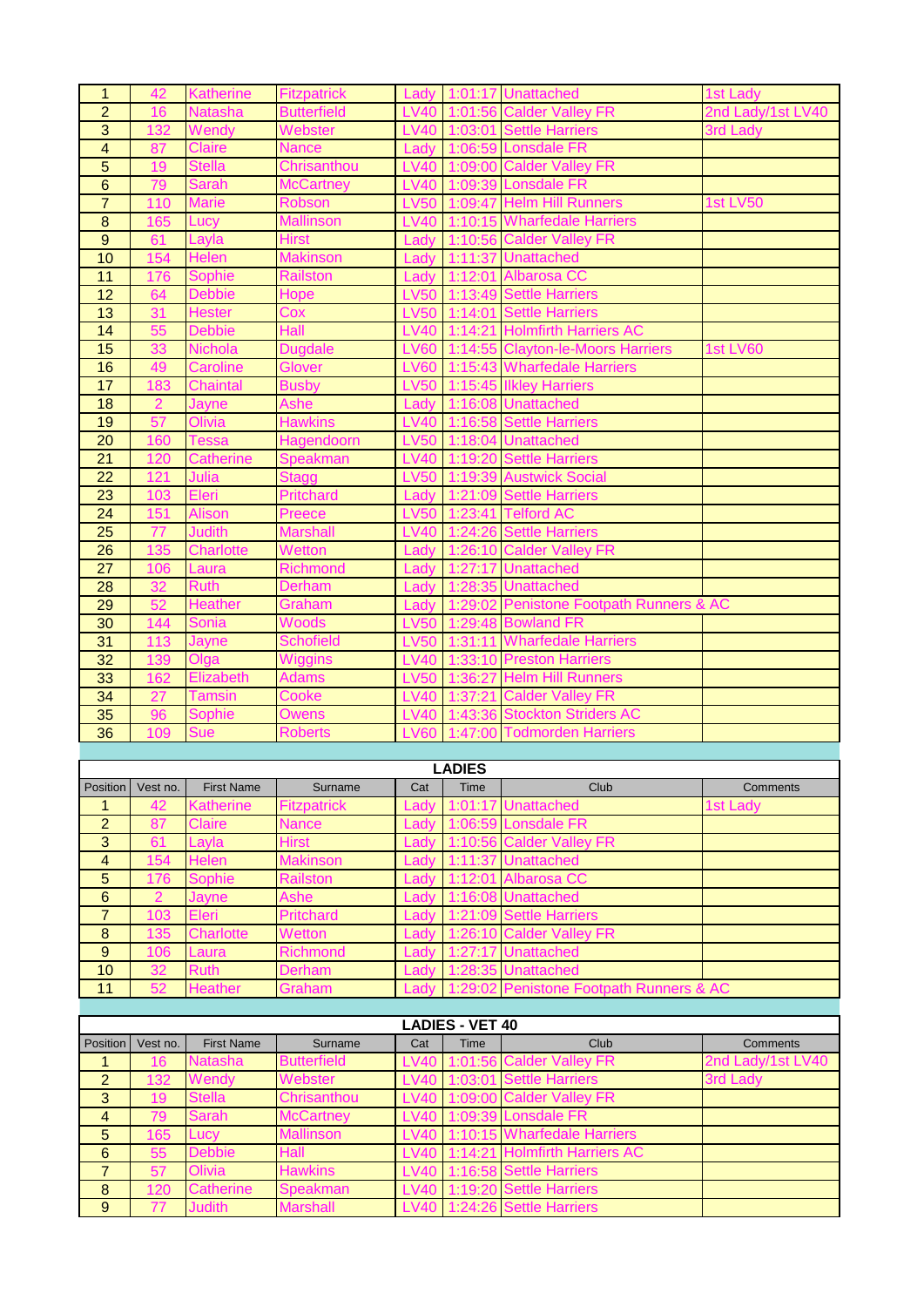| 10                    | 139 |      |      | -V40  | <b>10 Preston Harriers</b>   |  |
|-----------------------|-----|------|------|-------|------------------------------|--|
|                       |     | msın | ooke | LV40. | 1:37:21 Calder Valley FR     |  |
| $\overline{10}$<br>14 |     |      |      | LVAO  | 1:43:36 Stockton Striders AC |  |

|                 | <b>LADIES - VET 50</b> |                   |                  |             |      |                             |                 |  |  |  |  |  |
|-----------------|------------------------|-------------------|------------------|-------------|------|-----------------------------|-----------------|--|--|--|--|--|
| Position        | Vest no.               | <b>First Name</b> | Surname          | Cat         | Time | Club                        | <b>Comments</b> |  |  |  |  |  |
| 1               | 110                    | <b>Marie</b>      | <b>Robson</b>    | <b>LV50</b> |      | 1:09:47 Helm Hill Runners   | <b>1st LV50</b> |  |  |  |  |  |
| 2               | 64                     | <b>Debbie</b>     | Hope             | <b>LV50</b> |      | 1:13:49 Settle Harriers     |                 |  |  |  |  |  |
| 3               | 31                     | <b>Hester</b>     | Cox              | <b>LV50</b> |      | 1:14:01 Settle Harriers     |                 |  |  |  |  |  |
| $\overline{4}$  | 183                    | Chaintal          | <b>Busby</b>     | <b>LV50</b> |      | 1:15:45 Ilkley Harriers     |                 |  |  |  |  |  |
| $5\overline{)}$ | 160                    | Геssa             | Hagendoorn       | <b>LV50</b> |      | 1:18:04 Unattached          |                 |  |  |  |  |  |
| 6               | 121                    | Julia             | <b>Stagg</b>     | <b>LV50</b> |      | 1:19:39 Austwick Social     |                 |  |  |  |  |  |
| $\overline{7}$  | 151                    | <b>Alison</b>     | Preece           | <b>LV50</b> |      | 1:23:41 Telford AC          |                 |  |  |  |  |  |
| 8               | 144                    | <b>Sonia</b>      | <b>Woods</b>     | <b>LV50</b> |      | 1:29:48 Bowland FR          |                 |  |  |  |  |  |
| 9               | 113                    | Jayne             | <b>Schofield</b> | <b>LV50</b> |      | 1:31:11 Wharfedale Harriers |                 |  |  |  |  |  |
| 10              | 162                    | <b>Elizabeth</b>  | <b>Adams</b>     | <b>LV50</b> |      | 1:36:27 Helm Hill Runners   |                 |  |  |  |  |  |

|          |          |                   |         |     | <b>LADIES - VET 60</b> |                              |            |
|----------|----------|-------------------|---------|-----|------------------------|------------------------------|------------|
| Position | Vest no. | <b>First Name</b> | Surname | Cat | <b>Time</b>            | Club                         | Comments   |
|          | 33       | ichola            | uadale  |     |                        | 55 Clayton-le-Moors Harriers | 1st $LVBO$ |
| ∼        | 49       | roline            | Glover  |     |                        | harfedale Harriers           |            |
| ບ        | '09      |                   | ≺oberts |     |                        | lmorden Harriers.            |            |
|          |          |                   |         |     |                        |                              |            |

|                |          |                   |                 |                        | <b>UNDER 19 BOYS</b> |                           |          |
|----------------|----------|-------------------|-----------------|------------------------|----------------------|---------------------------|----------|
| Position       | Vest no. | <b>First Name</b> | Surname         | Cat                    | Time                 | Club                      | Comments |
|                | 324      | Douglas           | Segger-Staveley | <b>BU19</b>            |                      | 18:19 Settle Harriers     |          |
| $\overline{2}$ | 355      | <b>Vladimir</b>   | <b>Wiggins</b>  | <b>BU<sub>19</sub></b> |                      | 20:21 Preston Harriers    |          |
| 3              | 357      | <b>Will</b>       | <b>Scholev</b>  | <b>BU19</b>            |                      | 23:43 Giggleswick School  |          |
| $\overline{4}$ | 341      | <b>Benii</b>      | Grundy          | <b>BU19</b>            |                      | 25:58 Wharfedale Harriers |          |
|                |          |                   |                 |                        |                      |                           |          |

|          |          |                   |               |     | <b>UNDER 19 GIRLS</b> |      |          |
|----------|----------|-------------------|---------------|-----|-----------------------|------|----------|
| Position | Vest no. | <b>First Name</b> | Surname       | Cat | <b>Time</b>           | Club | Comments |
|          | 356      |                   |               |     |                       |      |          |
| ⌒        |          |                   | <b>Preece</b> |     |                       |      |          |

|                 |          |                   |                 |             | <b>UNDER 17 BOYS</b> |                                  |          |
|-----------------|----------|-------------------|-----------------|-------------|----------------------|----------------------------------|----------|
| <b>Position</b> | Vest no. | <b>First Name</b> | Surname         | Cat         | <b>Time</b>          | Club                             | Comments |
|                 | 351      | <b>Nathan</b>     | <b>Hird</b>     | <b>BU17</b> |                      | 20:20 Wharfedale Harriers        |          |
| ∠               | 318      | <b>IOliver</b>    | <b>Hinds</b>    | <b>BU17</b> |                      | 23:40 Sedbergh School            |          |
| 3               | 344      | <b>ILogan</b>     | <b>McCredie</b> | <b>BU17</b> | <b>DNF</b>           | <b>Clayton-le-Moors Harriers</b> |          |
|                 |          |                   |                 |             |                      |                                  |          |

|               |          |                   |         |     | <b>UNDER 17 GIRLS</b> |             |          |
|---------------|----------|-------------------|---------|-----|-----------------------|-------------|----------|
| Position      | Vest no. | <b>First Name</b> | Surname | Cat | Time                  | <b>Club</b> | Comments |
|               | 359      | ∣ara              | llan    |     |                       |             |          |
| ⌒<br><u>.</u> | 358      |                   |         |     |                       |             |          |

| <b>UNDER 15 BOYS</b> |                |                                        |              |             |                       |                                 |                      |  |
|----------------------|----------------|----------------------------------------|--------------|-------------|-----------------------|---------------------------------|----------------------|--|
| Position             | Vest no.       | <b>First Name</b>                      | Surname      | Cat         | Time                  | Club                            | Comments             |  |
|                      | 315            | Jack                                   | Sanderson    | <b>BU15</b> | 11:45                 | <b>Settle Harriers</b>          | 1st BU <sub>15</sub> |  |
| 2                    | 317            | <b>Will</b>                            | Pease        | <b>BU15</b> | 13:01                 | <b>Barlick FR</b>               | 2nd BU <sub>15</sub> |  |
| 3                    | 316            | <b>Robbie</b>                          | Watmough     | <b>BU15</b> | 13:10                 | <b>Settle Harriers</b>          | 3rd BU <sub>15</sub> |  |
| 4                    | 339            | Adam                                   | Link         | <b>BU15</b> | 13:50                 | <b>Preston Harriers</b>         |                      |  |
| 5                    | 329            | <b>Charlie</b>                         | Reeder       | <b>BU15</b> | 14:34                 | Trawden AC                      |                      |  |
| 6                    | 340            | <b>Matthew</b>                         | <b>Link</b>  | <b>BU15</b> | 14:47                 | <b>Preston Harriers</b>         |                      |  |
|                      | 353            | Geroge                                 | Coats        | <b>BU15</b> | 14:49                 | Unattached                      |                      |  |
| 8                    | 314            | <b>William</b>                         | <b>Hinds</b> | <b>BU15</b> | 18:10                 | Sedbergh School                 |                      |  |
|                      |                |                                        |              |             |                       |                                 |                      |  |
|                      |                |                                        |              |             | <b>UNDER 15 GIRLS</b> |                                 |                      |  |
| Position             | Vest no.       | <b>First Name</b>                      | Surname      | Cat         | Time                  | Club                            | Comments             |  |
| $\overline{A}$       | 0 <sub>2</sub> | $\mathbf{1}$ $\mathbf{1}$ $\mathbf{1}$ | الملامما الل | O(11F)      |                       | A 4.00 Cloutes le Mease Hassace | $4.4$ $O$ $14E$      |  |

|                 | PUSILIUI   VESLIIU. | Filst Natile | Sunane        | Gal | пше  | ∪lub                   | COMMITTENTS          |
|-----------------|---------------------|--------------|---------------|-----|------|------------------------|----------------------|
|                 | דמר                 | _ottie       | Hesketh       |     |      |                        | 1st GU <sub>15</sub> |
| $\sqrt{2}$<br>- | 305                 | Ava          | ,,,,,,,,,,    |     |      |                        | 2nd GU15             |
| $\sim$<br>ັ     | 306                 |              | <b>Benson</b> |     | 0.40 | <b>Settle Harriers</b> |                      |